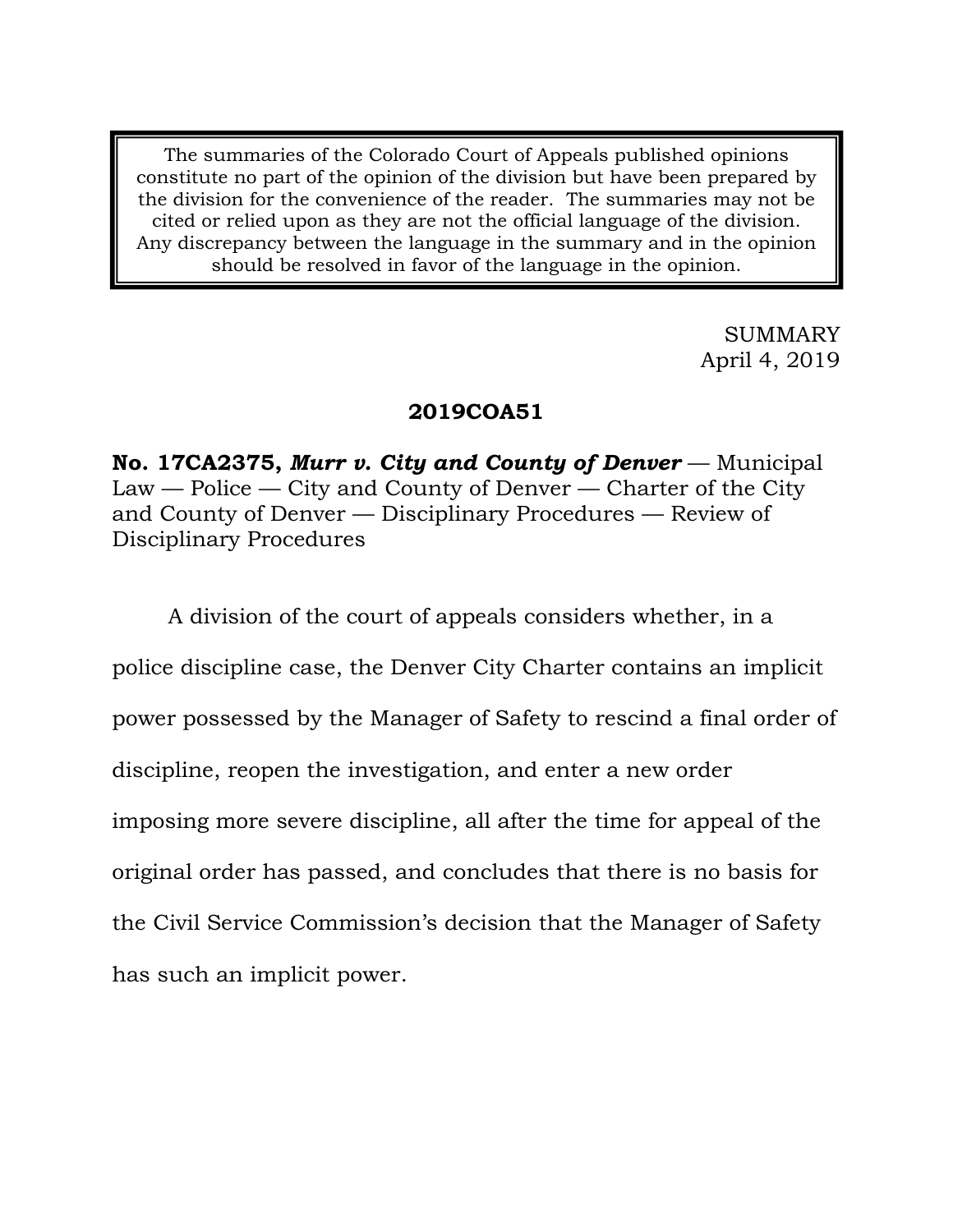Court of Appeals No. 17CA2375 City and County of Denver District Court No. 14CV30044 Honorable Ross B.H. Buchanan, Judge

Randy Murr and Devin Sparks,

Plaintiffs-Appellants,

v.

Civil Service Commission of the City and County of Denver and City and County of Denver, a municipal corporation,

Defendants-Appellees.

#### JUDGMENT REVERSED AND CASE REMANDED WITH DIRECTIONS

Division VII Opinion by JUDGE CASEBOLT\* J. Jones and Márquez\*, JJ., concur

Announced April 4, 2019

Sean T. Olson, Denver, Colorado, for Plaintiffs-Appellants

Kristin M. Bronson, City Attorney, Richard A. Stubbs, Assistant City Attorney, Robert A. Wolf, Assistant Director, CAO Human Services Section, Denver, Colorado, for Defendants-Appellees

\*Sitting by assignment of the Chief Justice under provisions of Colo. Const. art. VI, § 5(3), and § 24-51-1105, C.R.S. 2018.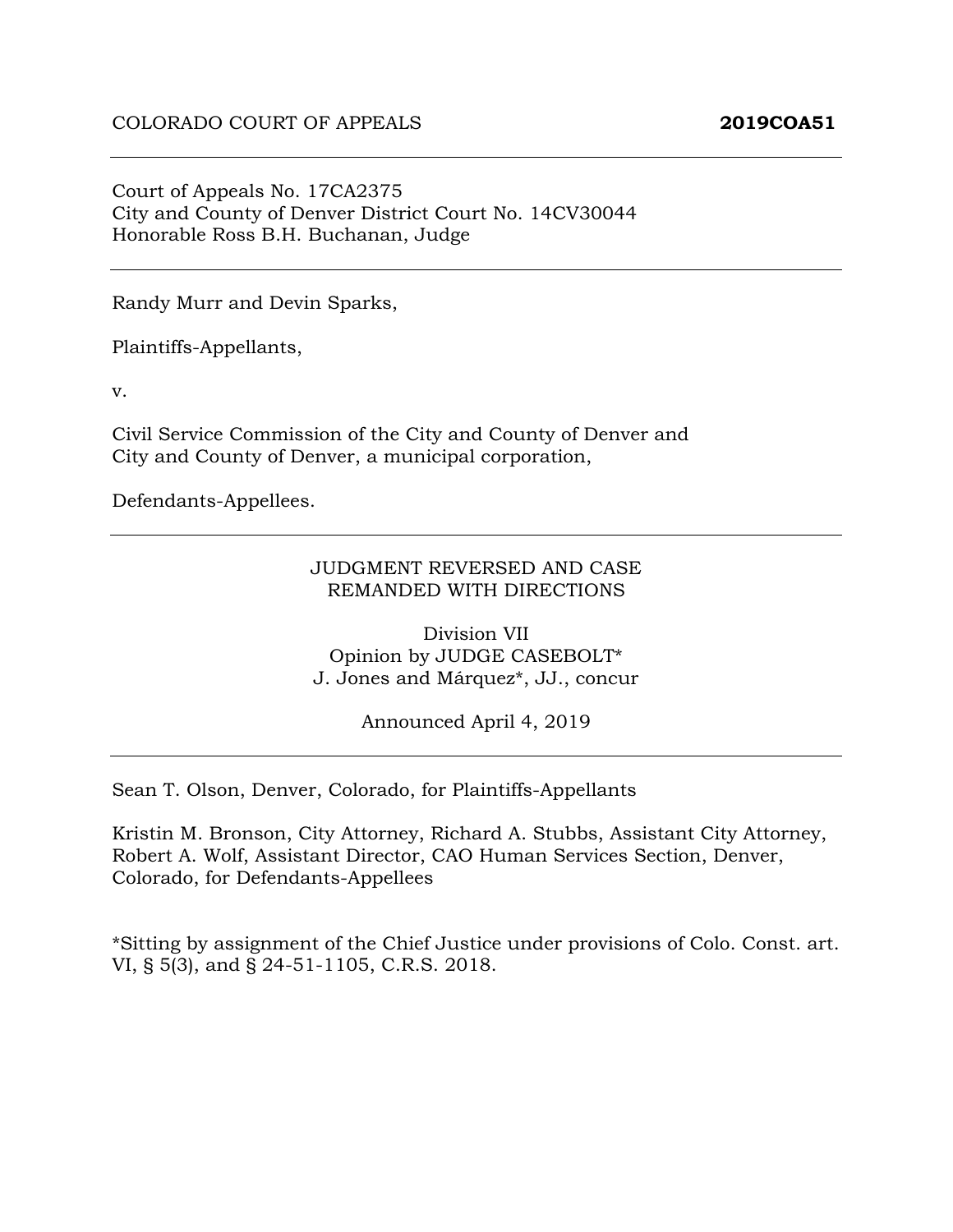¶ 1 Appellants, Randy Murr and Devin Sparks, two Denver Police Department (DPD) officers (the Officers) formerly employed by appellee the City and County of Denver (the City) appeal the district court's order upholding their termination from the DPD for committing deceptive acts in connection with an incident involving excessive use of force. They argue that appellee the Civil Service Commission of the City and County of Denver (the Commission) erroneously interpreted the Charter of the City and County of Denver (Charter) to grant the Manager of Safety (MOS) implied authority to reopen their disciplinary matter, rescind the discipline previously imposed, and order more severe penalties, all after the order became final and the time for appealing it had expired. We agree with the Officers.

# I. Factual and Procedural History

**The 2** On April 4, 2009, the Officers arrested two men outside a Denver nightclub late at night. A high activity location observation (HALO) security camera, capable of recording video but not audio, showed M.D., one of the men, talking on his cell phone, standing near where the Officers were arresting the other individual. It also showed that Sparks approached M.D., threw him face first onto the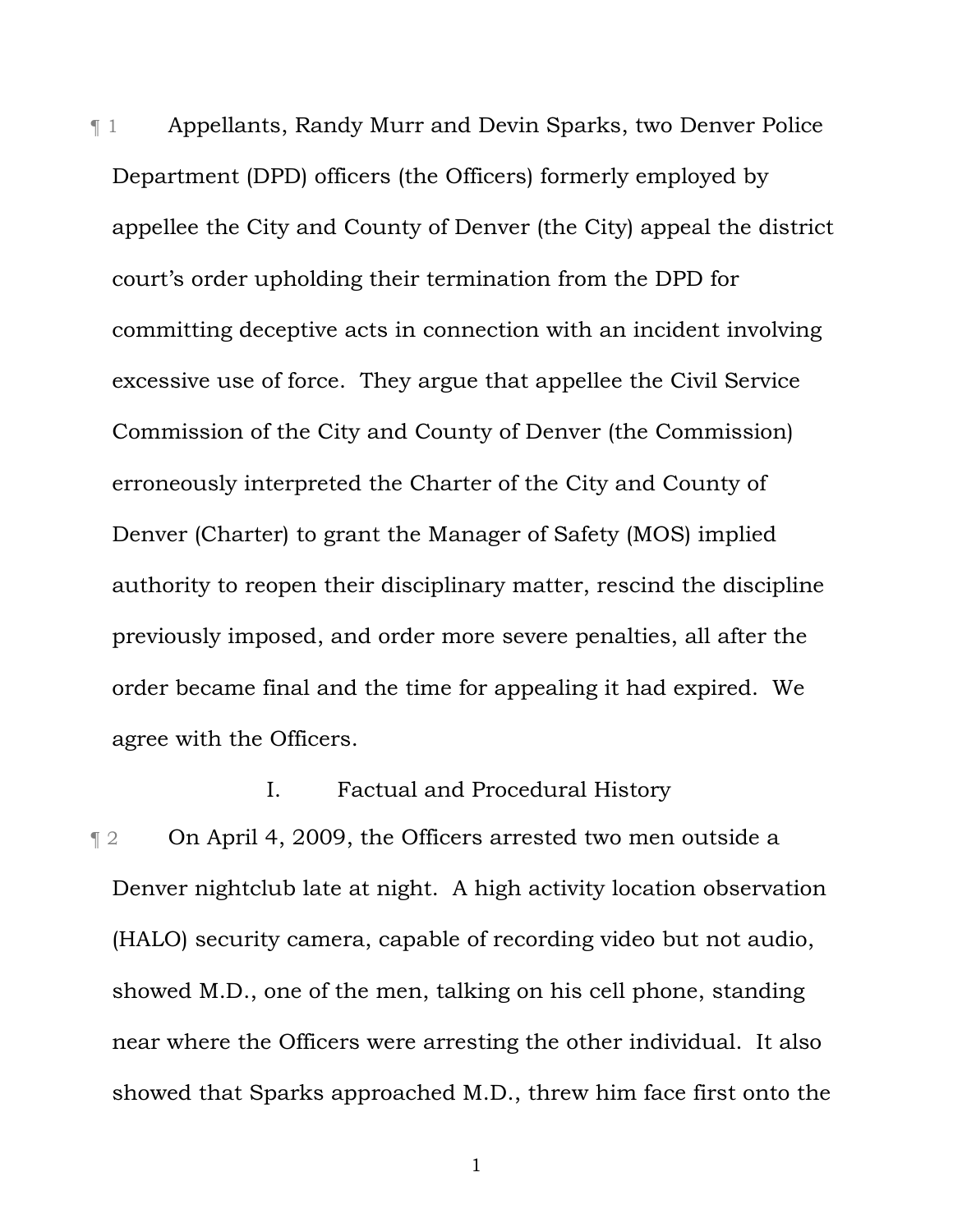pavement, and struck him nine to ten times on the leg with a "SAP tool" as he lay in a fetal position. M.D. did not fight back. Sparks then forcefully dragged M.D. to a police car, and M.D. was taken to a hospital and treated for serious injuries caused by Sparks.

¶ 3 A fifteen-month investigation ensued. The Officers justified this use of force in several official statements by claiming that M.D. had aggressively resisted and had been preparing to strike Sparks. Murr averred that he saw M.D. try to punch Sparks. But after being confronted with the HALO camera footage, Murr later said that he had only *assumed* he had seen this alleged act of aggression. Following the investigation, the Deputy Chief of Police recommended that Sparks only be docked three days of pay, and that Murr only be suspended for three days.

¶ 4 Per Charter procedure, the MOS reviewed these recommendations. On July 19, 2010, the MOS issued orders as to both officers. The MOS imposed no discipline against Sparks for his actions in arresting M.D. and did not find that Sparks had used inappropriate force. Instead, the MOS found only a violation of a DPD policy requiring officers to write accurate incident reports. The MOS accepted the Deputy Chief's recommendations as to Sparks,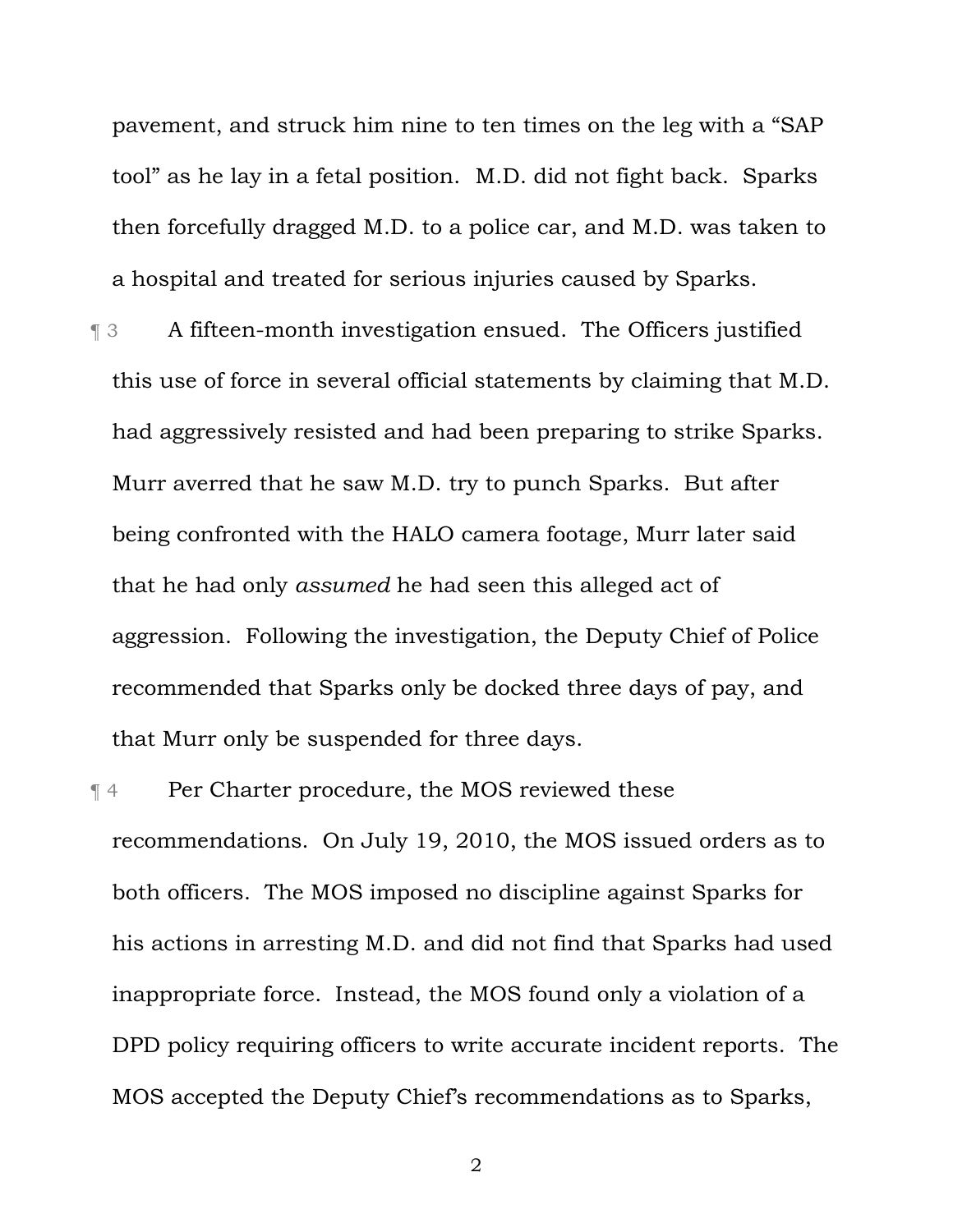ordering a "three day fine," payable by working three days without pay or having twenty-four hours deducted from his leave bank. The MOS also accepted the Deputy Chief's recommendation as to Murr (based on the same policy violation), ordering him suspended for three days. Together, these decisions constitute what we will call the "first disciplinary order." Neither Officer chose to appeal the first disciplinary order to the Commission within the ten-day period authorized by the Charter.

¶ 5 Shortly after the decision became public, a local television station obtained a copy of the security camera footage and broadcast a story about the incident, asking eyewitnesses to come forward. Two persons responded; neither had been approached or interviewed by police on the evening of the arrest or at any time thereafter.

¶ 6 When the MOS became aware of these two new witnesses, and without knowing what they had to say, he rescinded the first disciplinary order on August 19, 2010; ordered the DPD investigation reopened based on the possibility of new evidence; and remanded the matter. According to his own later testimony, the MOS did so because, after the HALO camera footage became public,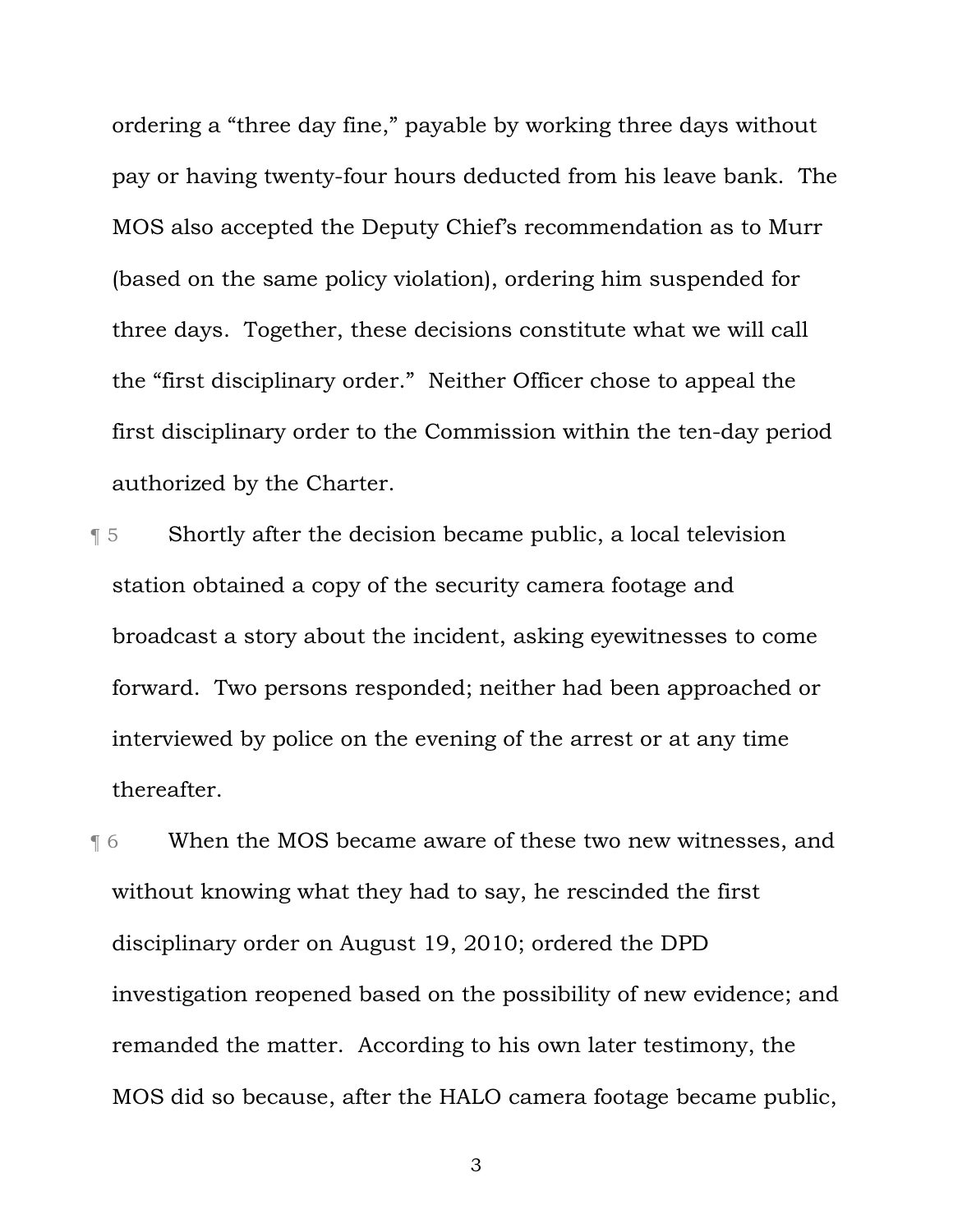many of his friends and colleagues across the country criticized the first disciplinary order as too lenient.

- ¶ 7 The Officers brought an action in the Denver District Court seeking to enjoin the MOS from issuing new disciplinary orders, asserting that the MOS was without authority to rescind a disciplinary order and issue a new one after the deadline for filing an appeal had passed without one being taken. The Denver District Court denied injunctive relief.
- ¶ 8 The next phase of the DPD investigation lasted approximately nine months. The DPD interviewed the two eyewitnesses, who corroborated what the video showed. The only new evidence they provided was that M.D. had repeatedly screamed, "I'm not resisting" and "You don't have to hit me," or something similar while he was on the ground.

¶ 9 The DPD also re-interviewed Sparks and Murr. Sparks stuck to his previous story, as did Murr, although the latter changed his story on several key details. After the supplemental investigation concluded, the Chief of Police recommended that both Officers be dismissed. A new MOS (the previous one had resigned shortly after rescinding the first disciplinary order) issued new disciplinary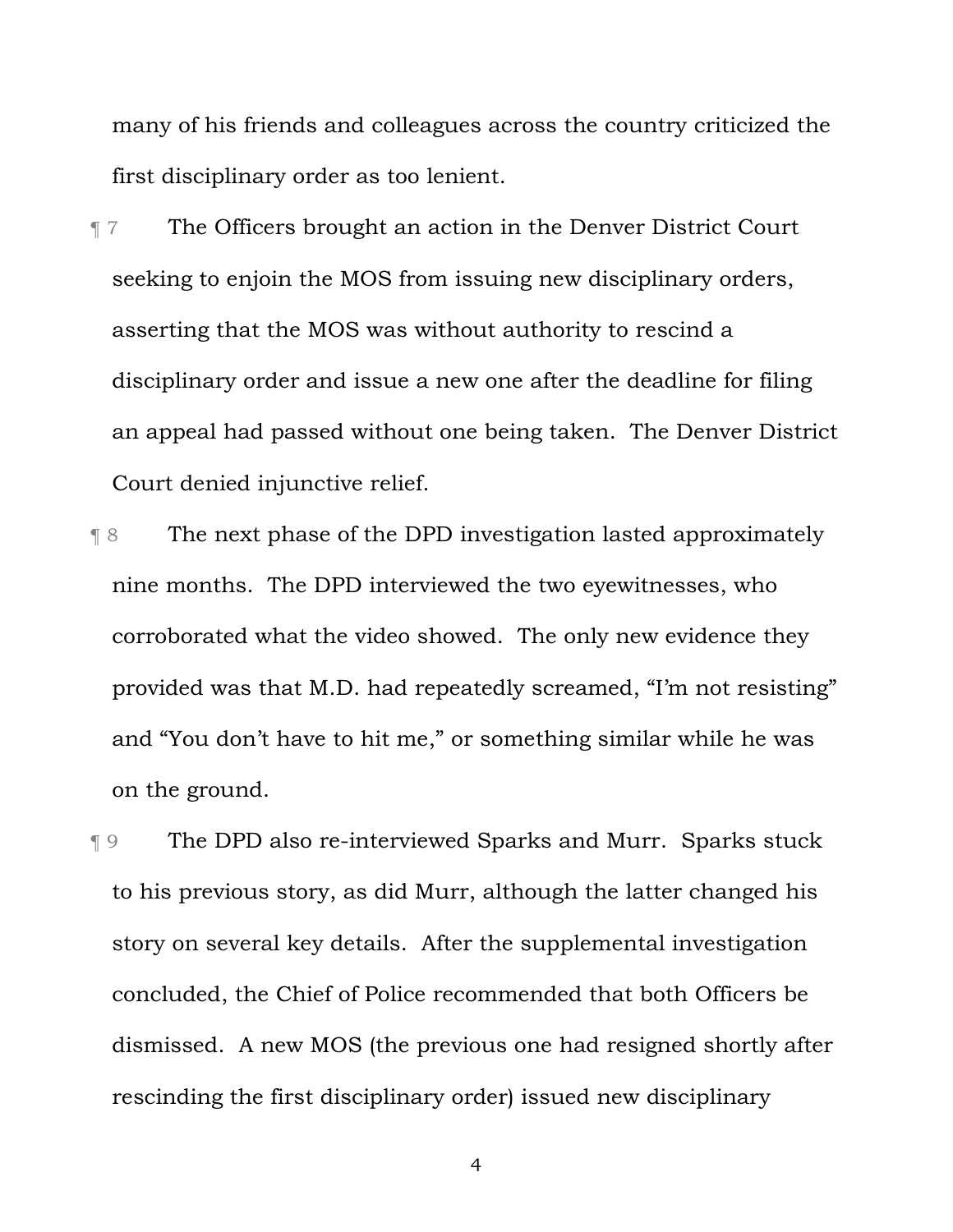orders (the second disciplinary order) to the Officers, finding that they had both violated a provision of the DPD Rules and Regulations (RR), RR-112.2, "Commission of a Deceptive Act," by claiming that the arrestee had tried to assault Sparks. The MOS also found that Sparks had violated RR-306, "Inappropriate Force." The MOS terminated the employment of both Officers.

¶ 10 The Officers timely appealed the second disciplinary order. They argued that the MOS did not have power, authority, or jurisdiction to rescind the first disciplinary order, reopen the matter, and issue the second disciplinary order. A three-person hearing panel granted their motion for summary judgment, concluding that the first disciplinary order had become final once the ten-day period for appealing it to the Commission had lapsed, and that nothing in the Charter authorized the MOS's reassertion of jurisdiction over the matter.

¶ 11 The MOS appealed to the full Commission. In its "Decision and Final Order" dated April 9, 2012, the Commission reversed the hearing panel, holding that the Charter conferred on the MOS an implied power to "rescind and/or modify a disciplinary order once the ten-day appeal deadline has passed when new and material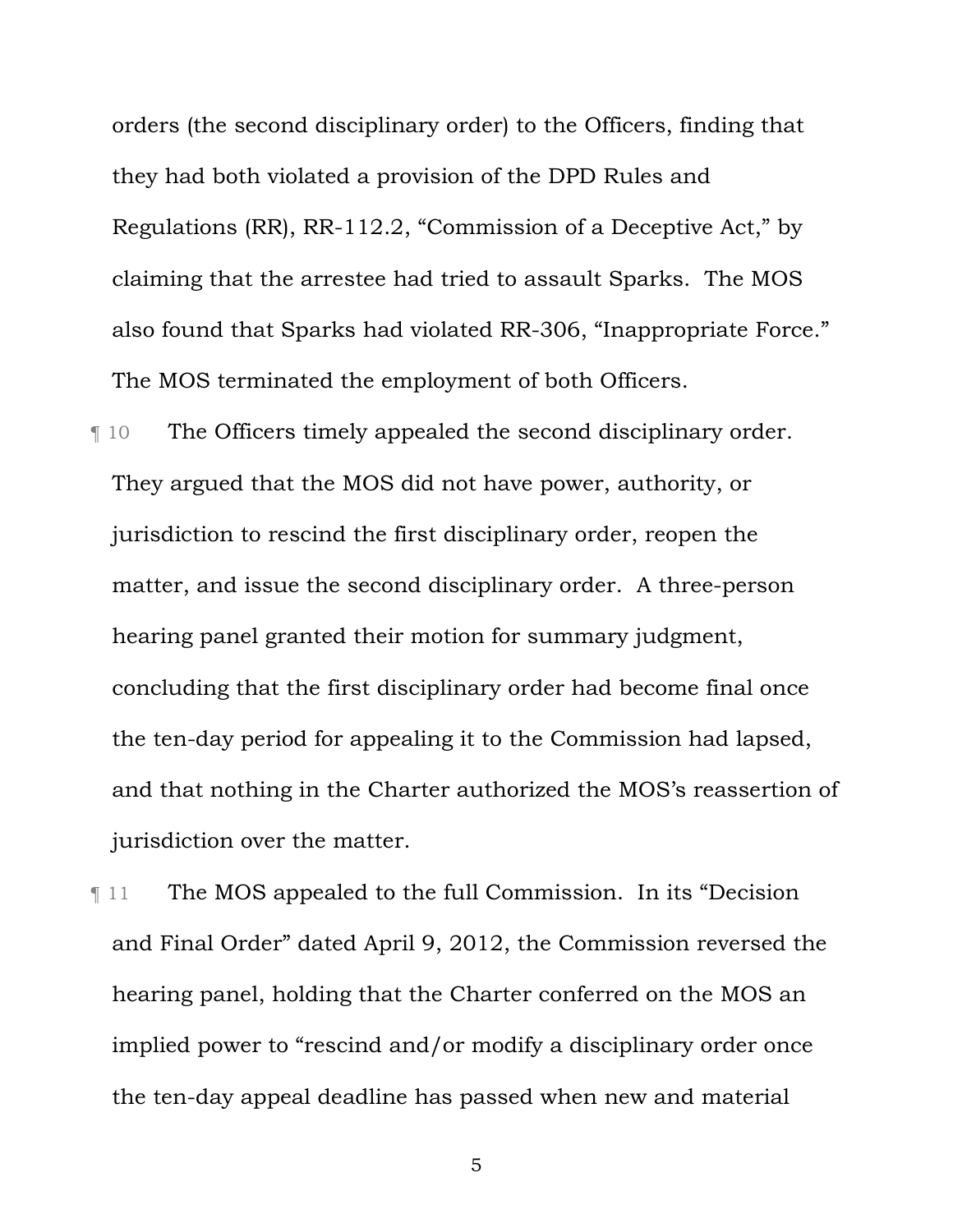evidence justifies such modification." The Commission stated that the MOS's "broad disciplinary authority" over the DPD "necessarily implied" the power to reconsider disciplinary orders. It further held that the MOS could exercise this power for "a reasonable period of time," where "reasonableness" would "turn on the specific circumstances of the case." The Commission articulated a test for determining whether evidence was "new and material" and remanded the case to the hearing panel.

¶ 12 On remand, the hearing panel found that the MOS "had a reasonable basis to rescind in light of some credible new and material evidence obtained." The panel affirmed Sparks's discipline but reversed that of Murr, concluding that the evidence against Murr was insufficient to show that he had committed a deceptive act. One panel member dissented on procedural grounds, asserting that the new witnesses' information was an insufficient reason to reopen the investigation because (1) allowing an incomplete investigation to serve as grounds for such reopening would mean that the "door to completing of an investigation will never be closed" and (2) the new witnesses' information was not material.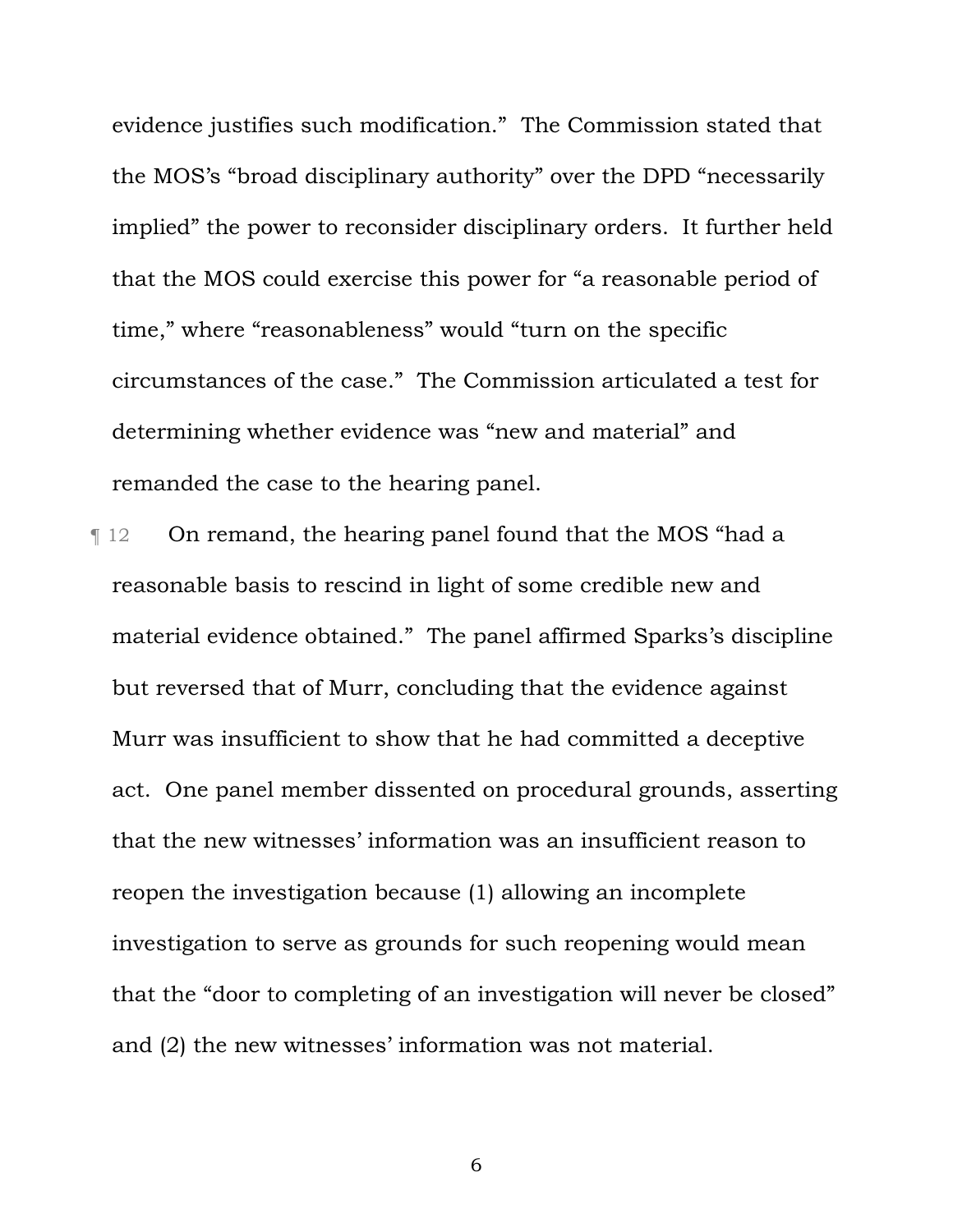- ¶ 13 The MOS appealed and was granted a stay of that portion of the decision reversing Murr's dismissal. The Officers filed crossappeals, again maintaining that the MOS lacked authority under the City Charter to rescind the first disciplinary order.
- ¶ 14 In its December 9, 2013, decision, the Commission reaffirmed its prior decision concluding that the MOS had implied power to rescind the first disciplinary order, and held that the MOS's actions — including the rescission of the first disciplinary order and subsequent promulgation of the second disciplinary order — were "reasonable" because the MOS acted "within a reasonable period of time" and because his actions were properly based on "new and material evidence," in accordance with the test the Commission had articulated in its April 9, 2012, decision. The Commission also upheld the panel's affirmance of Sparks's discipline but reversed the panel's conclusion that Murr had not violated RR-112.2 because he lacked the necessary intent. The Commission then reinstituted Murr's termination.
- **The Officers sought review in the Denver District Court in a** new C.R.C.P. 106(a)(4) action, asserting that (1) the MOS did not have the authority to rescind the first disciplinary order once the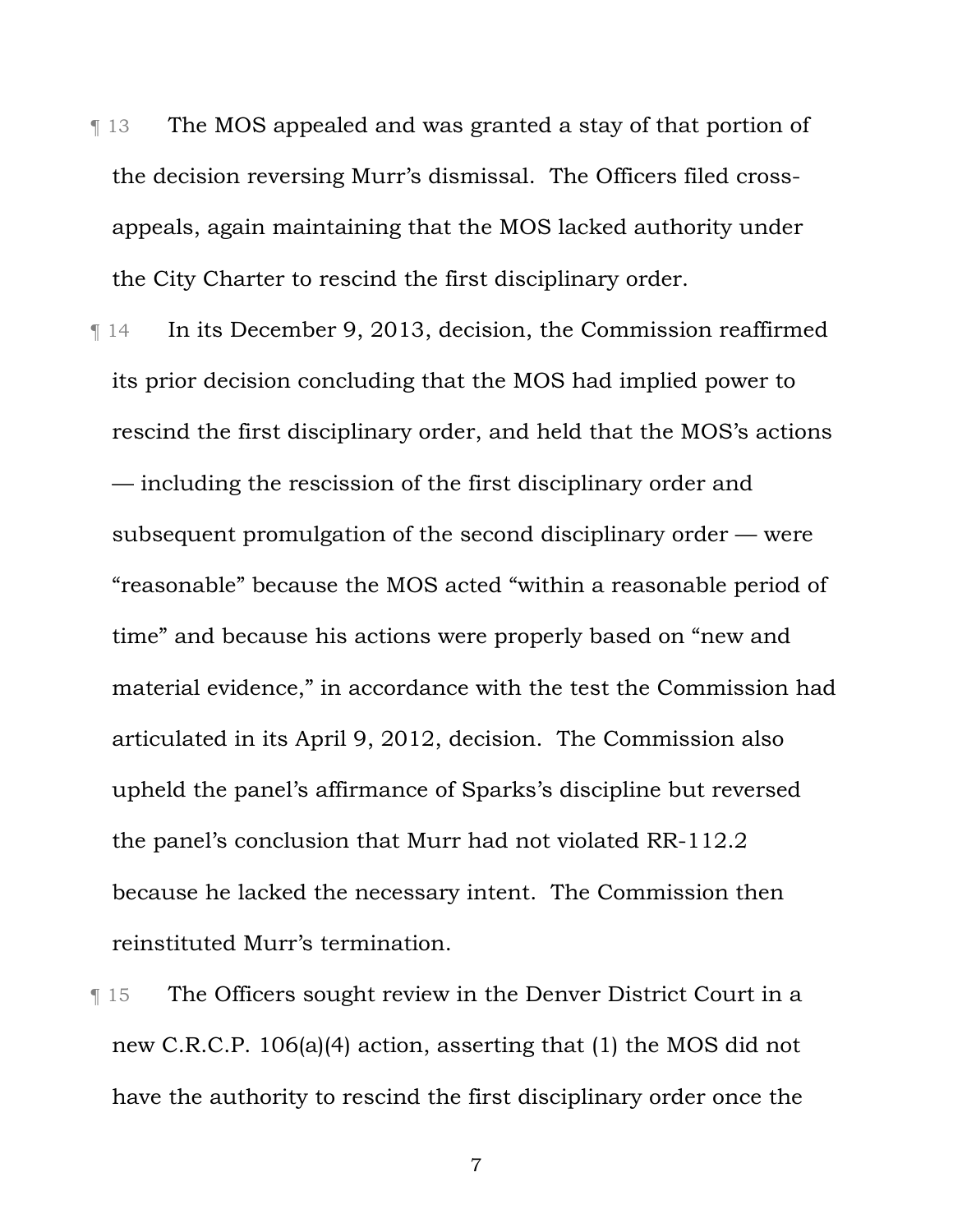ten-day appeal deadline had passed; (2) even if the MOS had this authority, he did not exercise it reasonably in this case; and (3) the Commission's reinstatement of Murr's termination should be reversed because the Commission abused its discretion by not holding itself bound by the hearing panel's determination that Murr lacked the necessary intent to violate RR-112.2.

¶ 16 On November 29, 2017, in a lengthy order, the district court affirmed the entirety of the Commission's Decision and Final Order, finding that the statutory purpose behind the Charter's "broad delegation" to the MOS of administrative and disciplinary authority over Denver police officers would be contravened by the rigid jurisdictional limitations urged by the Officers. The court further concluded that the Commission acted reasonably when it articulated and applied the four-part "new and material evidence" test to determine that the MOS had properly rescinded his prior disciplinary order. And the court determined that the Commission had a reasonable basis for reinstating Murr's termination.

II. Jurisdiction, Power, and Authority ¶ 17 The Officers contend that the Charter does not expressly or impliedly grant the MOS the power to rescind a disciplinary order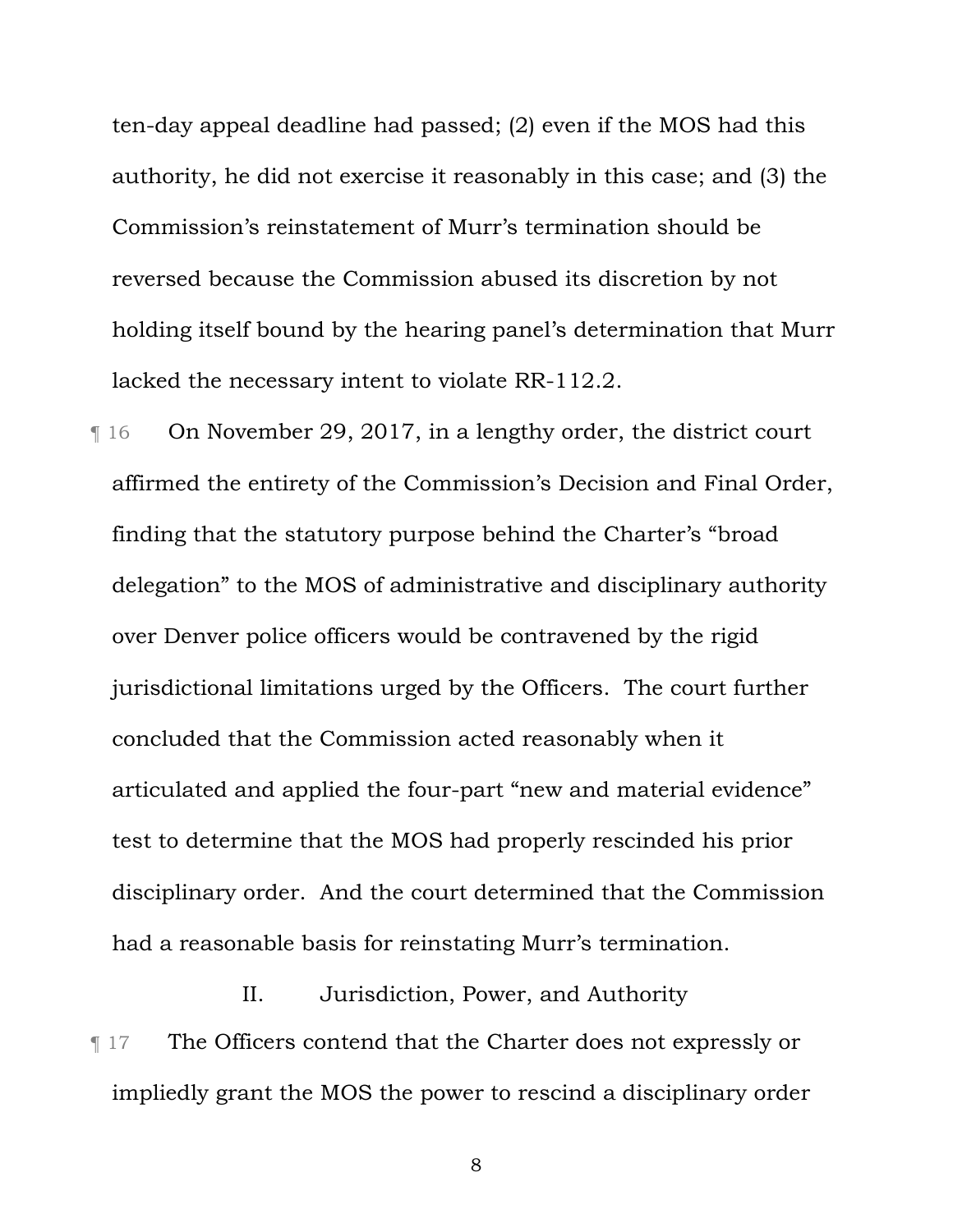after the order becomes final and the time for appealing that order to the Commission expires. We agree and therefore reverse the second disciplinary order and remand for re-imposition of the first disciplinary order.

#### A. Standard of Review

¶ 18 On appeal of an action under C.R.C.P. 106(a)(4), "we review the decision of the administrative body itself, and not that of the district court." *Nixon v. City & Cty. of Denver*, 2014 COA 172, ¶ 11; *see also Johnson v. Civil Serv. Comm'n*, 2018 COA 43, ¶ 13 ("We sit in the same position as the district court when reviewing an agency  $decision \ldots$ .").

¶ 19 Our review is limited to "determin[ing] if the Commission has exceeded its jurisdiction or abused its discretion." Charter § 9.4.15(G); *see Nixon*, ¶ 11. In doing so, we "determine whether the Commission applied the correct legal standard." *Nixon*, ¶ 12. Under C.R.C.P. 106(a)(4), we may reverse the decision of an administrative agency if we conclude that the agency acted arbitrarily or capriciously, made a decision that is unsupported by the record, erroneously interpreted the law, or exceeded its authority. *Nixon*, ¶ 12.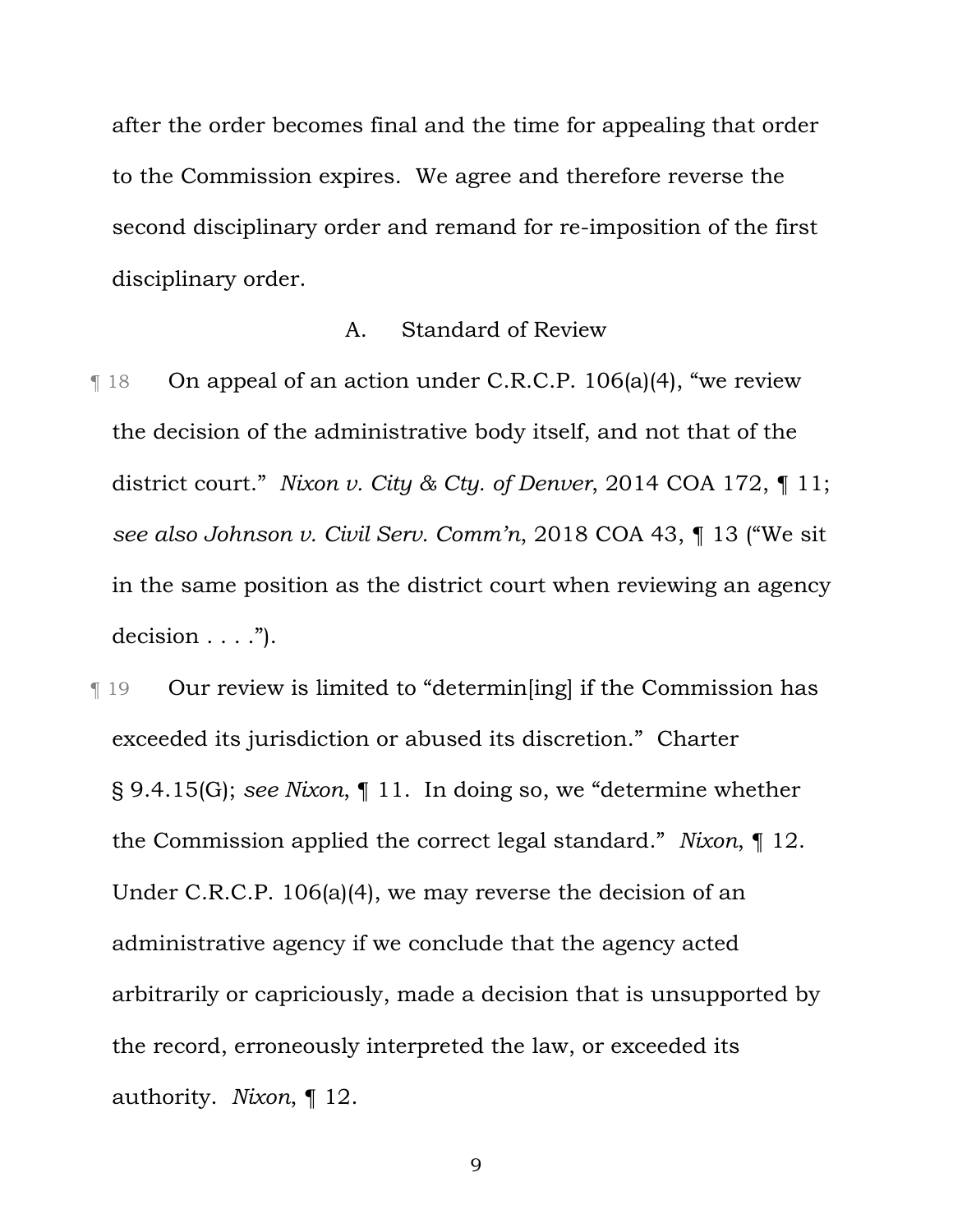- ¶ 20 We interpret a city code "applying ordinary rules of statutory construction." *Alpenhof, LLC v. City of Ouray*, 2013 COA 9, ¶ 10; *Smith v. City & Cty. of Denver*, 789 P.2d 442, 445 (Colo. App. 1989).
- ¶ 21 However, we must strictly construe charters, and no powers are to be exercised except those expressly conferred or necessarily implied. *Cook v. City & Cty. of Denver*, 68 P.3d 586, 588 (Colo. App. 2003); *accord City of Central v. Axton*, 150 Colo. 414, 419, 373 P.2d 300, 302-03 (1962); *City of Englewood v. Englewood Career Serv. Bd.*, 793 P.2d 585, 586 (Colo. App. 1989).
- **Term 22** We construe a charter according to its plain meaning. *Glenwood Post v. City of Glenwood Springs*, 731 P.2d 761, 762 (Colo. App. 1986). When a charter is unambiguous, we will not alter the plain meaning. *Smith*, 789 P.2d at 445.
- **Term 23** We construe charter provisions on the same subject matter together, which allows us to ascertain intent and avoid inconsistency. *Id.* If language can be reconciled using one interpretation, but would conflict under another interpretation, we favor the interpretation allowing for consistency. *People v. Dist. Court*, 713 P.2d 918, 921 (Colo. 1986). We avoid an interpretation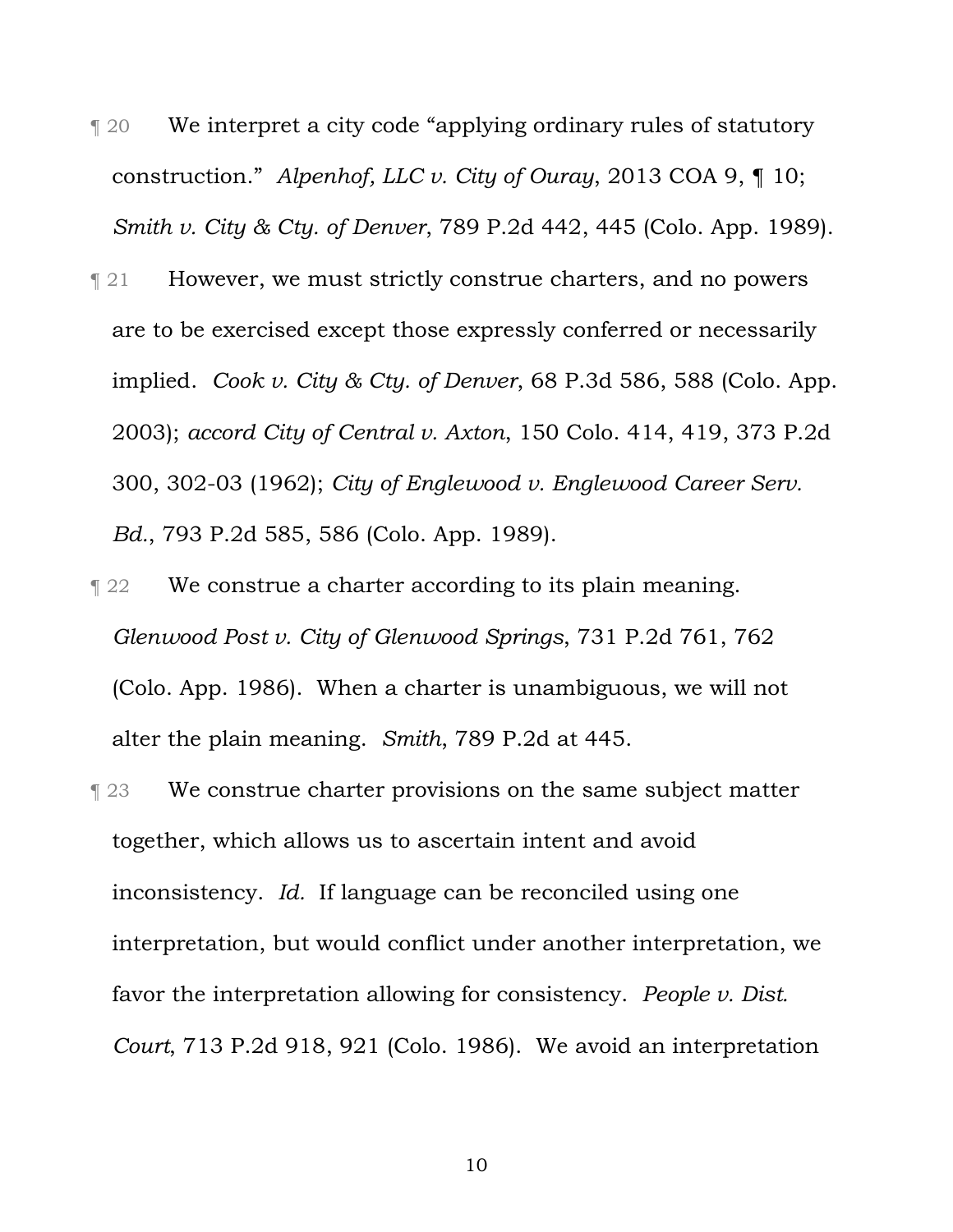that leads to an absurd or unreasonable result. *AviComm, Inc. v. Colo. Pub. Utils. Comm'n*, 955 P.2d 1023, 1031 (Colo. 1998).

- **T** 24 When a charter provision is susceptible of more than one interpretation, the interpretation suggested by the city's executive and legislative bodies should be considered. *Mile High Enters., Inc. v. Dee*, 192 Colo. 326, 330, 558 P.2d 568, 571 (1977).
- ¶ 25 "As creatures of statutes lacking any independent constitutional pedigree, agencies cannot invoke some kind of inherent authority to justify actions that find no warrant in their enabling legislation." *Hawes v. Colo. Div. of Ins.*, 65 P.3d 1008, 1016 (Colo. 2003) (quoting Lars Noah, *Interpreting Agency Enabling Acts: Misplaced Metaphors in Administrative Law*, 41 Wm. & Mary L. Rev. 1463, 1498 (2000)).
- ¶ 26 It is "well-established law that 'agencies possess implied and incidental powers filling the interstices between express powers to effectuate their mandates. Thus, the lawful delegation of power to an administrative agency carries with it the authority to do whatever is reasonable to fulfill its duties.'" *State ex rel. Suthers v. Tulips Invs., LLC*, 2012 COA 206, ¶ 16 (quoting *Hawes*, 65 P.3d at 1016), *aff'd*, 2015 CO 1; *see also Meyerstein v. City of Aspen*, 282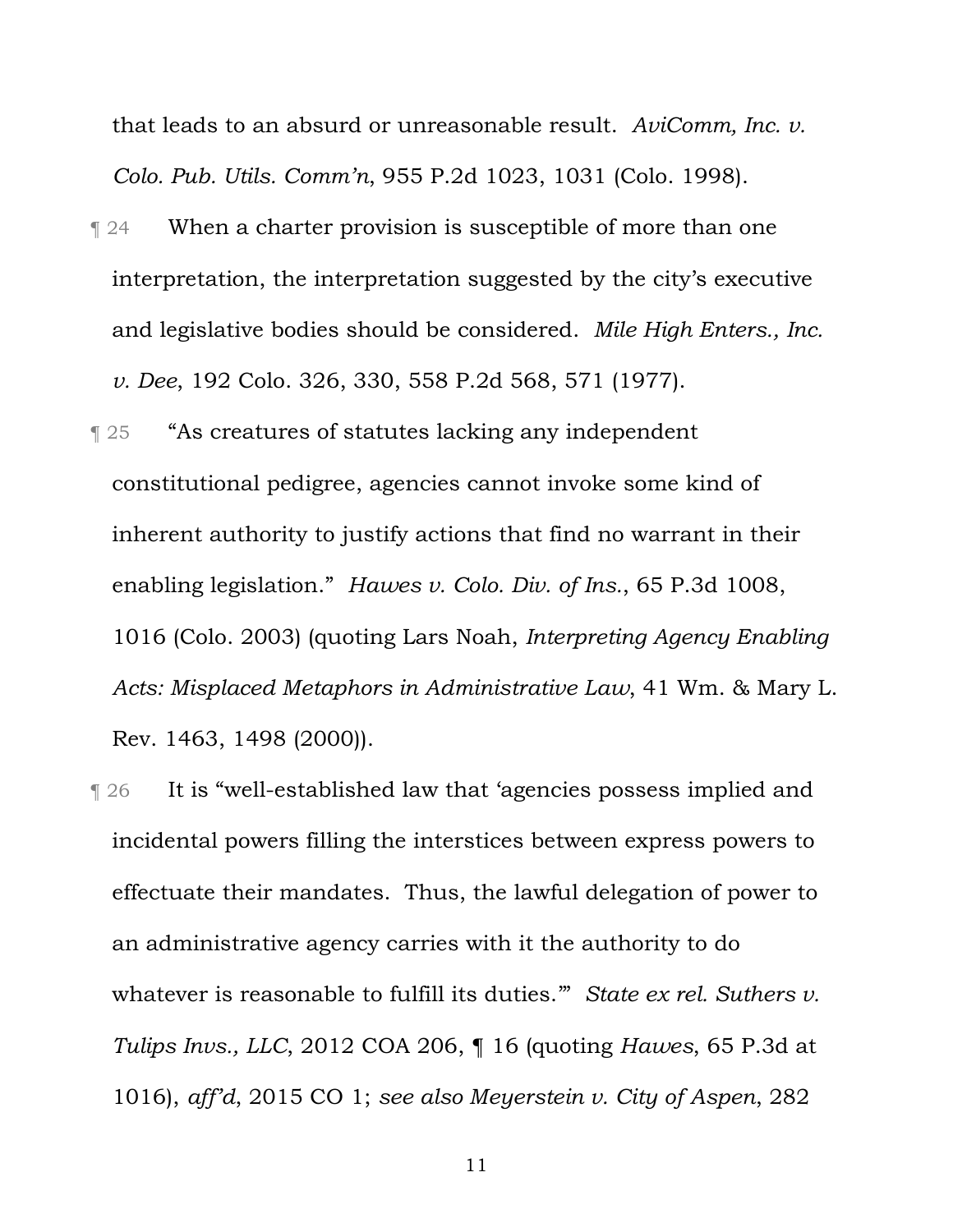P.3d 456, 467 (Colo. App. 2011) ("[A]gencies possess implied and incidental powers to do all that is necessary to effectuate their express duties.").

**Term 31.4** However, "no implied powers exist when an agency exceeds its jurisdiction." *Hawes*, 65 P.3d at 1017.

#### B. Legal Standards

- **The Charter gives broad authority to the MOS over the DPD.** "[The] Department of Safety . . . shall have, subject to the supervision and control of the Mayor, full charge and control of the department[] of . . . police," Charter § 2.6.1, and "[t]he Manager of Safety shall be the officer in full charge of said department, subject to the supervision and control of the Mayor." Charter § 2.6.2.
- ¶ 29 With respect to police officer discipline, the Charter provides that DPD personnel are "subject to reprimand, discharge, reduction in grade, fine and/or suspension" for any violation of DPD rules and regulations. Charter § 9.4.13. That part of the Charter also vests the MOS with the express authority to review all disciplinary orders of the Chief of Police: "The Chief of Police . . . shall . . . initiate disciplinary action by a written command ordering the specific disciplinary action, which written command shall be submitted to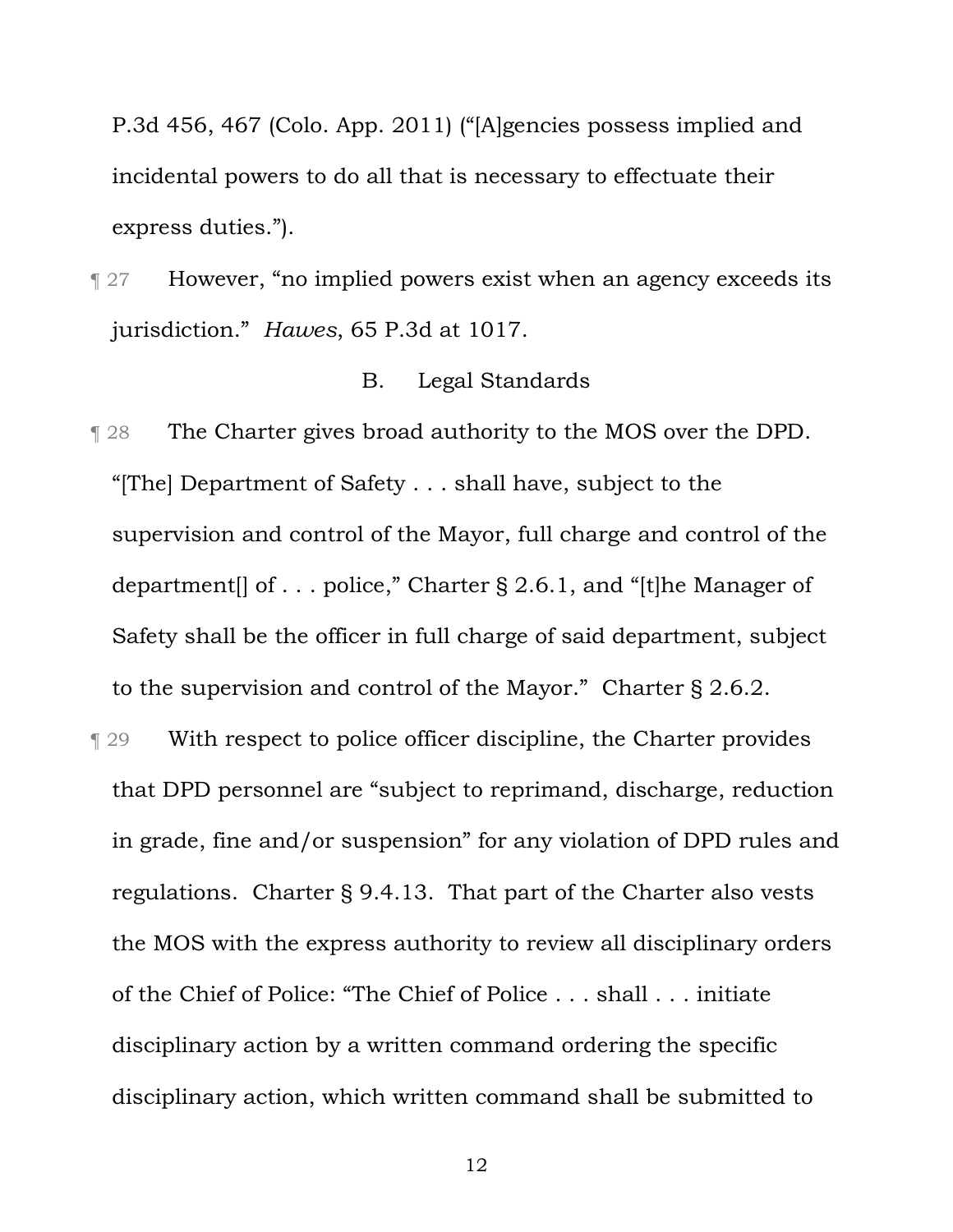the Manager of Safety for approval . . . ." Charter § 9.4.14(A). Further, the Charter vests the MOS with the power to "approve, modify or disapprove" disciplinary orders: "The Manager of Safety shall, within fifteen calendar (15) days of the date of the Chief's order, approve, modify or disapprove the written order of disciplinary action. The Manager shall take such action by a written departmental order which shall take effect immediately." Charter § 9.4.14(B).

- ¶ 30 The MOS must serve the order on the employee. Charter § 9.4.14(C). Within ten days from the date of completion of service of the departmental order of disciplinary action, the employee may file a written appeal requesting review of the discipline. Charter § 9.4.15(A). Any discipline other than a reprimand "shall be subject to review by a Hearing Officer and then the Commission." Charter § 9.4.15. The Hearing Officer makes findings "affirming, reversing, or modifying the disciplinary action in whole or in part," and the decision must be served upon the MOS and the employee. Charter § 9.4.15(D).
- ¶ 31 The Hearing Officer's decision "may be appealed to either the Commission, or directly to District Court." Charter § 9.4.15(E). In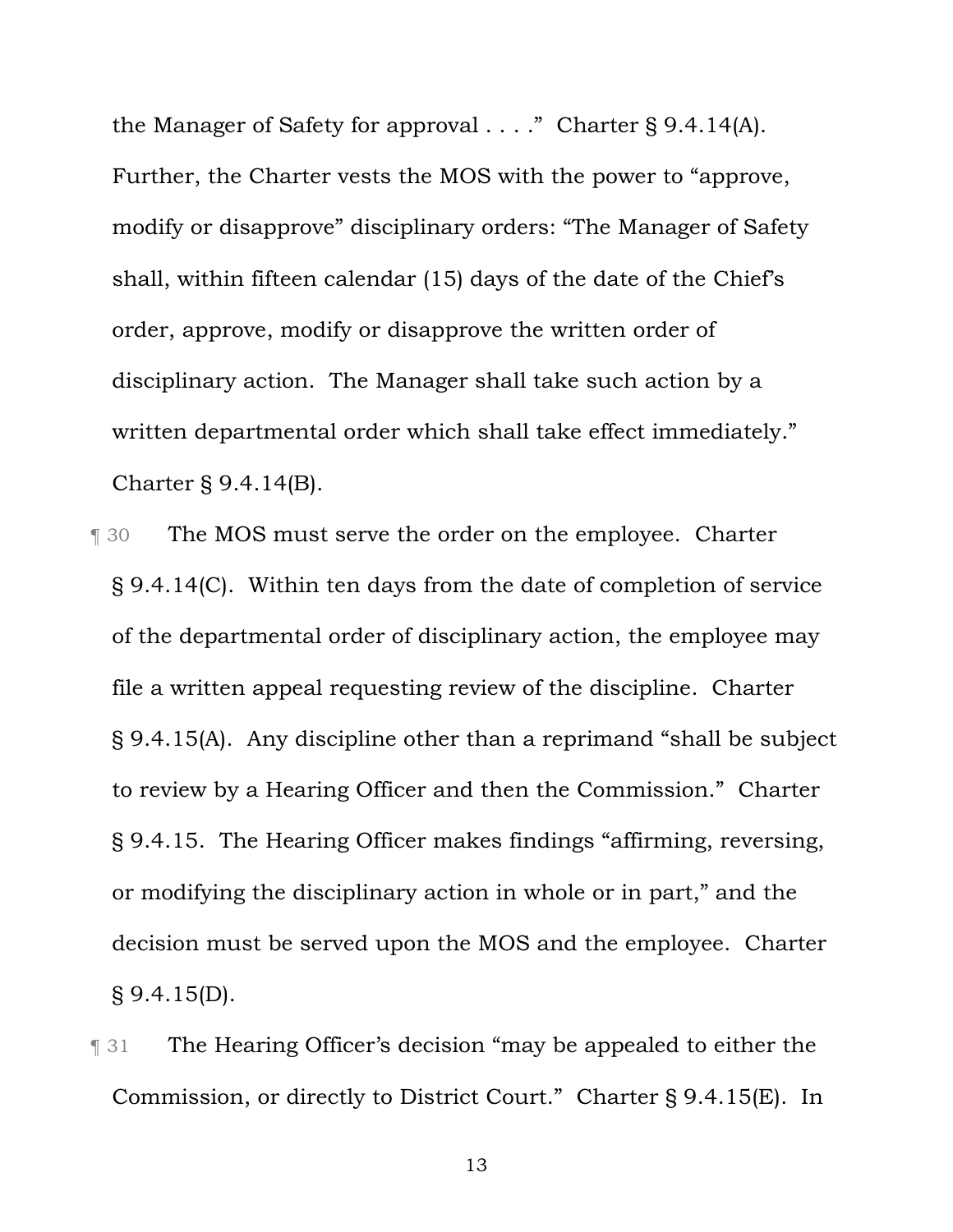"deciding the appeal, the Commission shall rely only upon the evidence presented to the Hearing Officer except when the appeal is based on new and material evidence." Charter § 9.4.15(F). The Commission may "affirm, reverse or modify the Hearing Officer's decision provided that the Commission shall not have the authority to impose a level of discipline more severe than that imposed by the Hearing Officer or the Manager of Safety." *Id.*

¶ 32 The employee or the MOS may seek judicial review of the decision of the Commission. Charter § 9.4.15(G). Judicial review proceedings "shall not be extended further than to determine if the Commission has exceeded its jurisdiction or abused its discretion under the provisions of this Charter." *Id.*

#### C. Discussion

¶ 33 The parties agree that these relevant sections of the Charter do not expressly confer power on the MOS to rescind a disciplinary order after the time for an appeal of an order has passed, direct reopening of an investigation, and later issue a second order imposing greater discipline. And we, too, perceive nothing in the recited Charter provisions that expressly confers such power.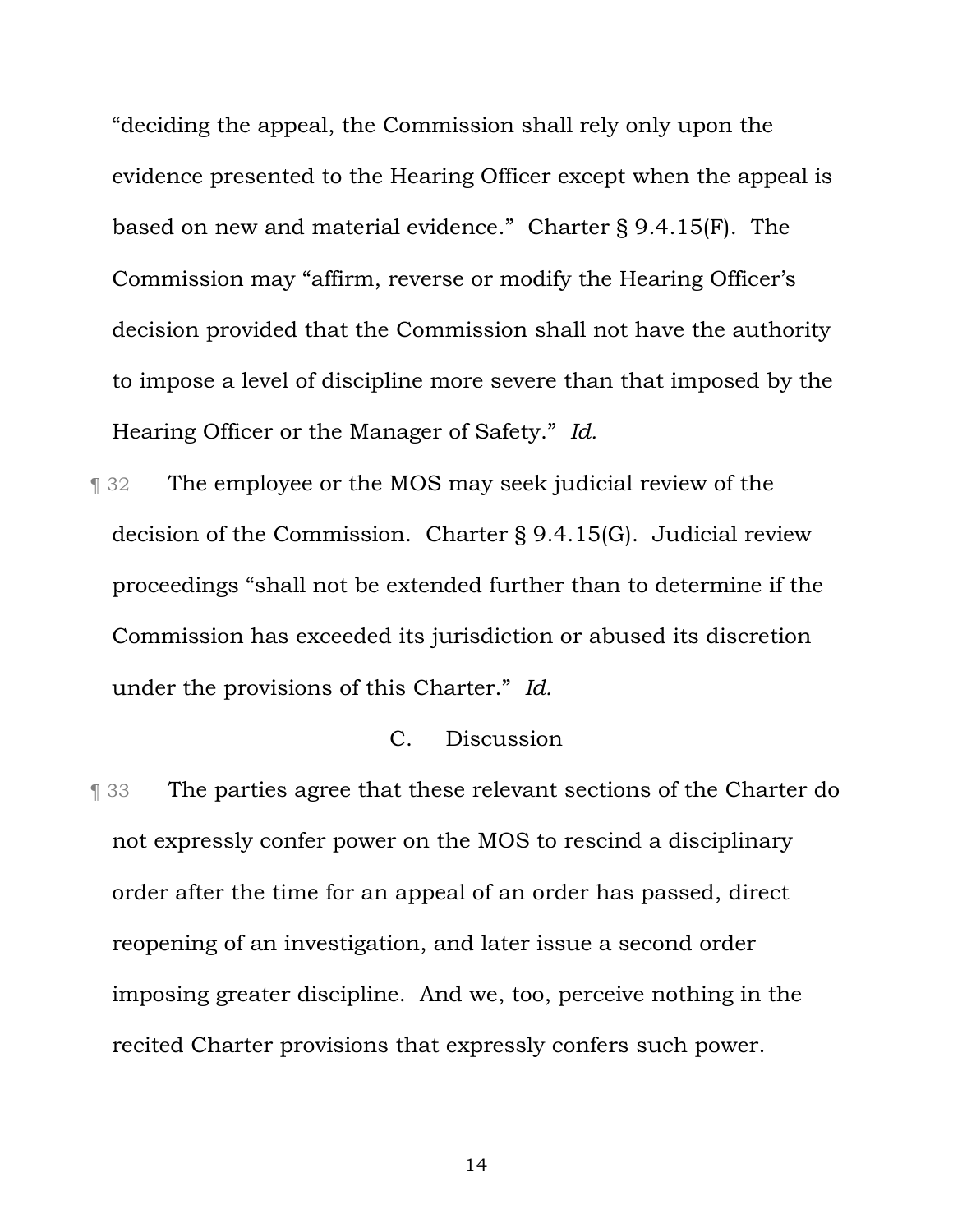**The City and the Commission, however, assert that such** authority exists as an implied power under the Charter, noting that the Department of Safety has "full charge and control of the department[] of . . . police," Charter § 2.6.1; "[t]he Manager of Safety shall be the officer in full charge of said department, subject to the supervision and control of the Mayor," Charter § 2.6.2; and the MOS has the final authority to discipline members of the police force, after receiving the recommendation of the Chief of Police and his report, Charter § 9.4.14(A).

¶ 35 But we see nothing in these provisions granting control over officers and their discipline that implies the power to change a MOS order imposing discipline once the order determines all the rights of the parties, especially when no appeal is taken within the time limited by the Charter. Such implied authority is not "reasonable to fulfill . . . duties" of the MOS, *Tulips Invs., LLC*, ¶ 16 (quoting *Hawes*, 65 P.3d at 1016), or "necessary to effectuate [his] express duties," *Meyerstein,* 282 P.3d at 467. The duty of the MOS concerning discipline is to "approve, modify or disapprove the written order of disciplinary action" within fifteen days of the recommendation by the Chief. Charter § 9.4.14(B). The right to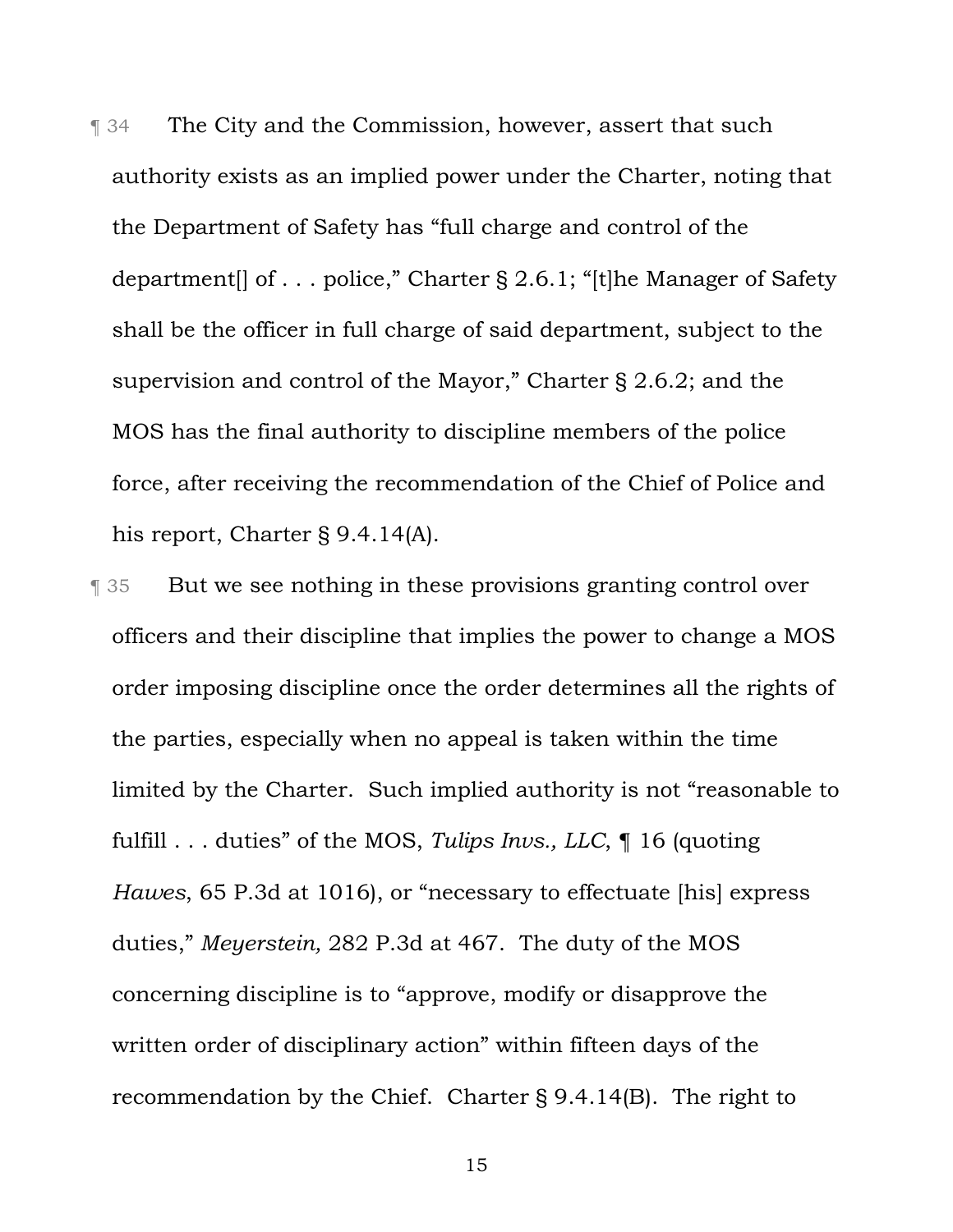appeal the MOS order is limited to ten days. It is not reasonable or necessary for the MOS to have the implied authority to modify his own order after the time to appeal has expired.

¶ 36 In its April 9, 2012, decision, the Commission relied on *Citizens for Responsible Growth v. RCI Development Partners, Inc.*, 252 P.3d 1104, 1106-07 (Colo. 2011), for the proposition that the MOS has the implied power to reconsider. We acknowledge the court there stated that "although a quasi-judicial decision may completely determine the rights of the parties and end the particular action, the existence of such a final decision, in and of itself, does not bar the quasi-judicial body from reopening the action on its own motion." *Id.* at 1107. But the Commission appears to have ignored the specific caveat that the court employed. The court stated that such a power may exist only "[u]ntil judicial review is initiated or jurisdiction is divested in some other way*.*" *Id.*; *see Cunningham v. Dep't of Highways*, 823 P.2d 1377, 1380 (Colo. App. 1991) ("[I]f an appeal or a request for an extension of time is not filed within the statutory ten-day period, it is generally true that the agency lacks jurisdiction to review the action . . . .").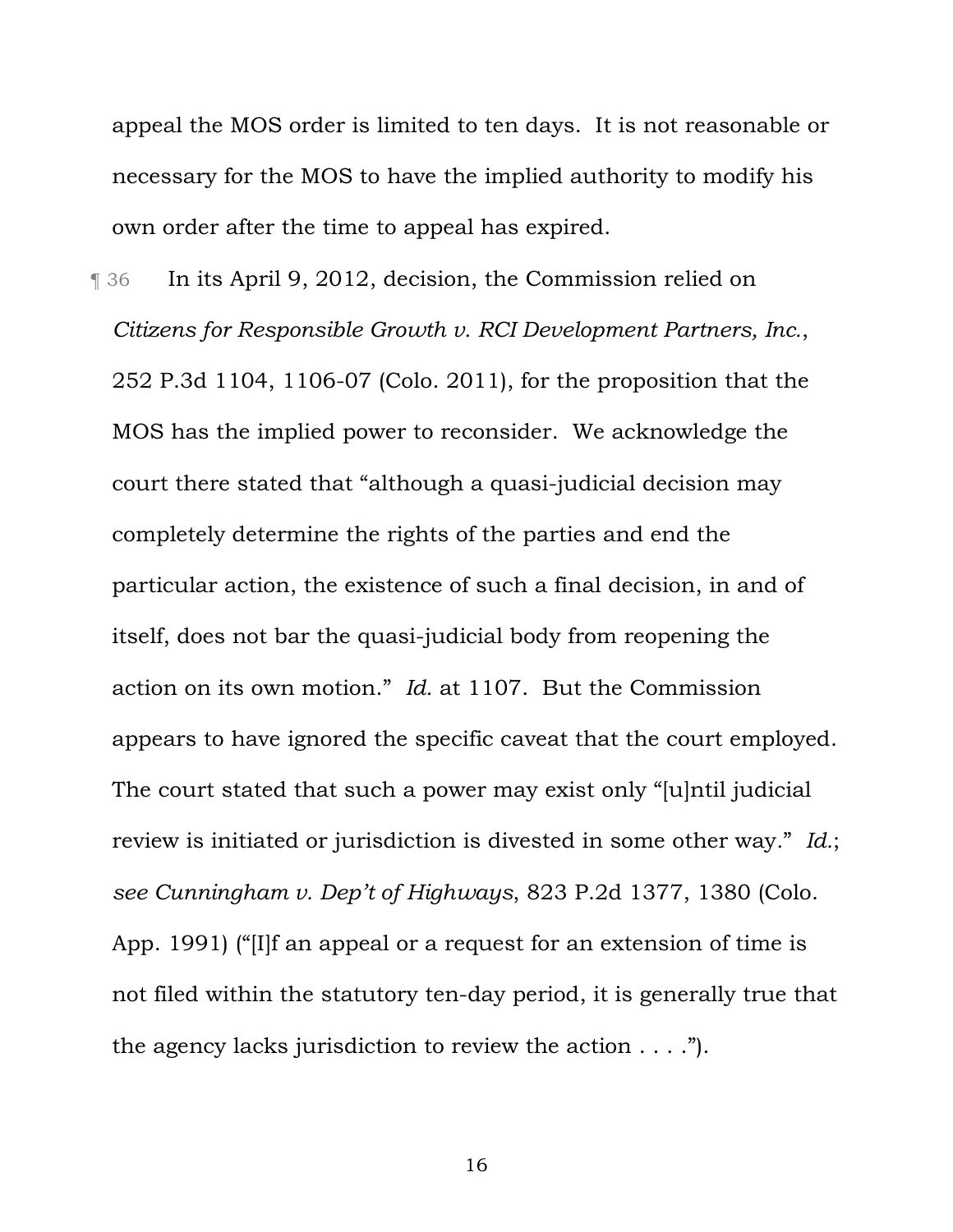- **Term 37** So even if we assume that the MOS has the implied power to rescind a disciplinary order, the provisions of the Charter and principles of finality and jurisdiction provide that such power and authority exists only until the order becomes final and while the MOS retains jurisdiction of the matter, which ends once the time for appeal of that order expires. *See Cunningham*, 823 P.2d at 1380.
- ¶ 38 In both judicial and quasi-judicial contexts, courts have characterized a final judgment or decision generally as one that ends the particular action in which it is entered, leaving nothing further to be done to completely determine the rights of the parties. *Id.*; *see also W. Colo. Motors, LLC v. Gen. Motors, LLC*, 2016 COA 103, ¶ 35 (determining agency director's letter was "final" because it "constitute[d] an action by which rights or obligations have been determined or from which legal consequences will flow" (quoting *Chittenden v. Colo. Bd. of Soc. Work Exam'rs*, 2012 COA 150, ¶ 26)); *Brooks v. Raemisch*, 2016 COA 32, ¶ 27 ("An agency's action becomes final when it is complete and there is nothing further for the agency to decide.").
- **T** 39 Here, the first disciplinary order of the MOS, served on the Officers on July 20, 2010, was a final order because it determined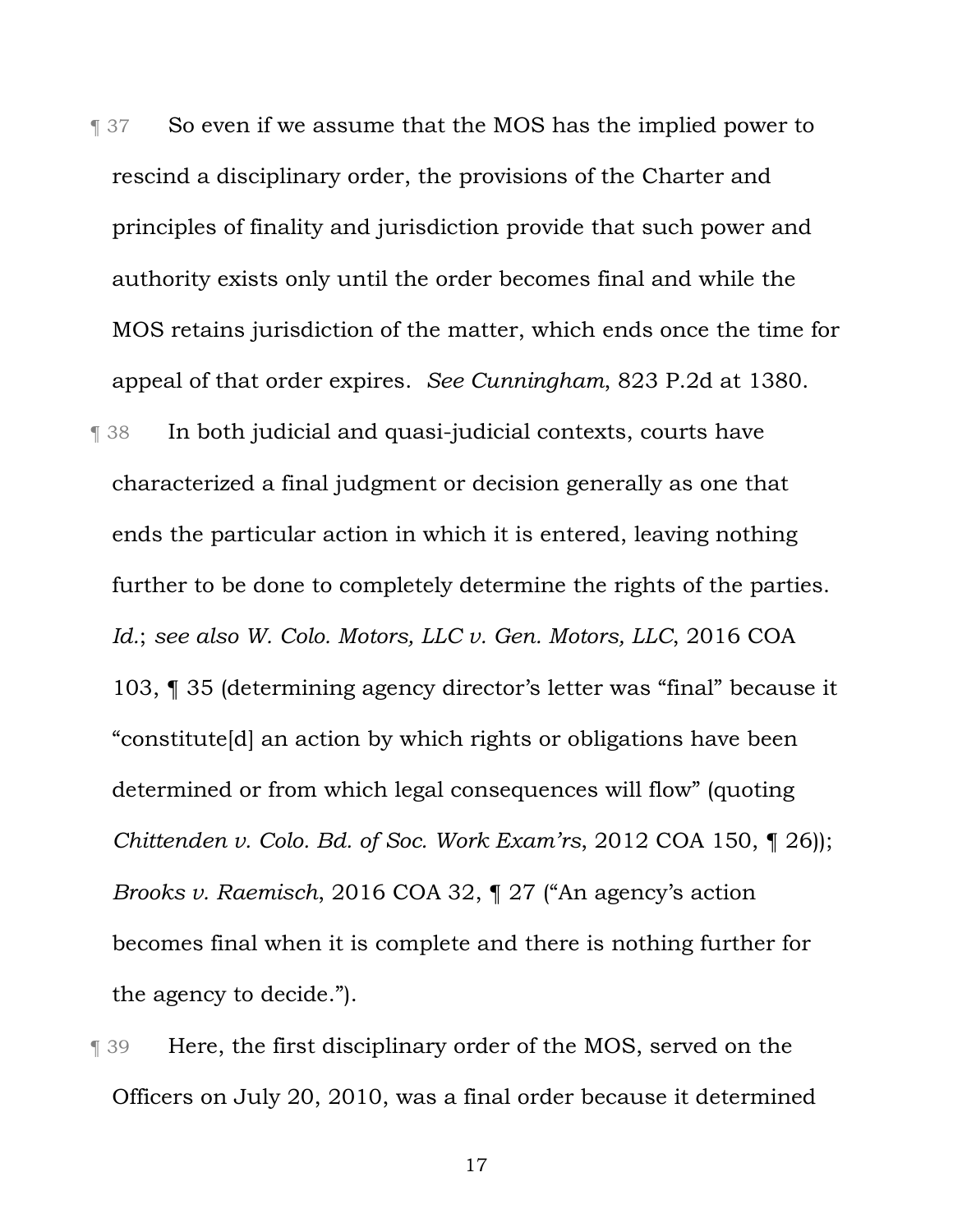the matter in full, imposed legal consequences on the Officers, and left nothing further to be done to determine any party's rights. Absent an appeal to the Commission within the ten days expressly stated in the Charter, the Officers became bound to accept their discipline, and the DPD was required to implement the decision of the MOS. According to section 9.4.14(B) of the Charter, the order took effect "immediately" when issued by the MOS, and nothing in the Charter implicitly authorizes the MOS to rescind or modify the order after that period passed.

- ¶ 40 To the extent the Commission also justified finding the "implied power" to rescind because of the potential discovery of new, material evidence arising after a disciplinary order is final, such a concern is easily ameliorated by ensuring that a thorough investigation is undertaken, and by the necessarily adversarial proceedings permitting both the DPD and police officers to present their evidence before proposed discipline is tendered to the MOS by the Chief of Police.
- ¶ 41 The order was also final so as to be subject to appeal under section 9.4.15(A) of the Charter. When the time for appeal of an agency order passes, and no one appeals, that order becomes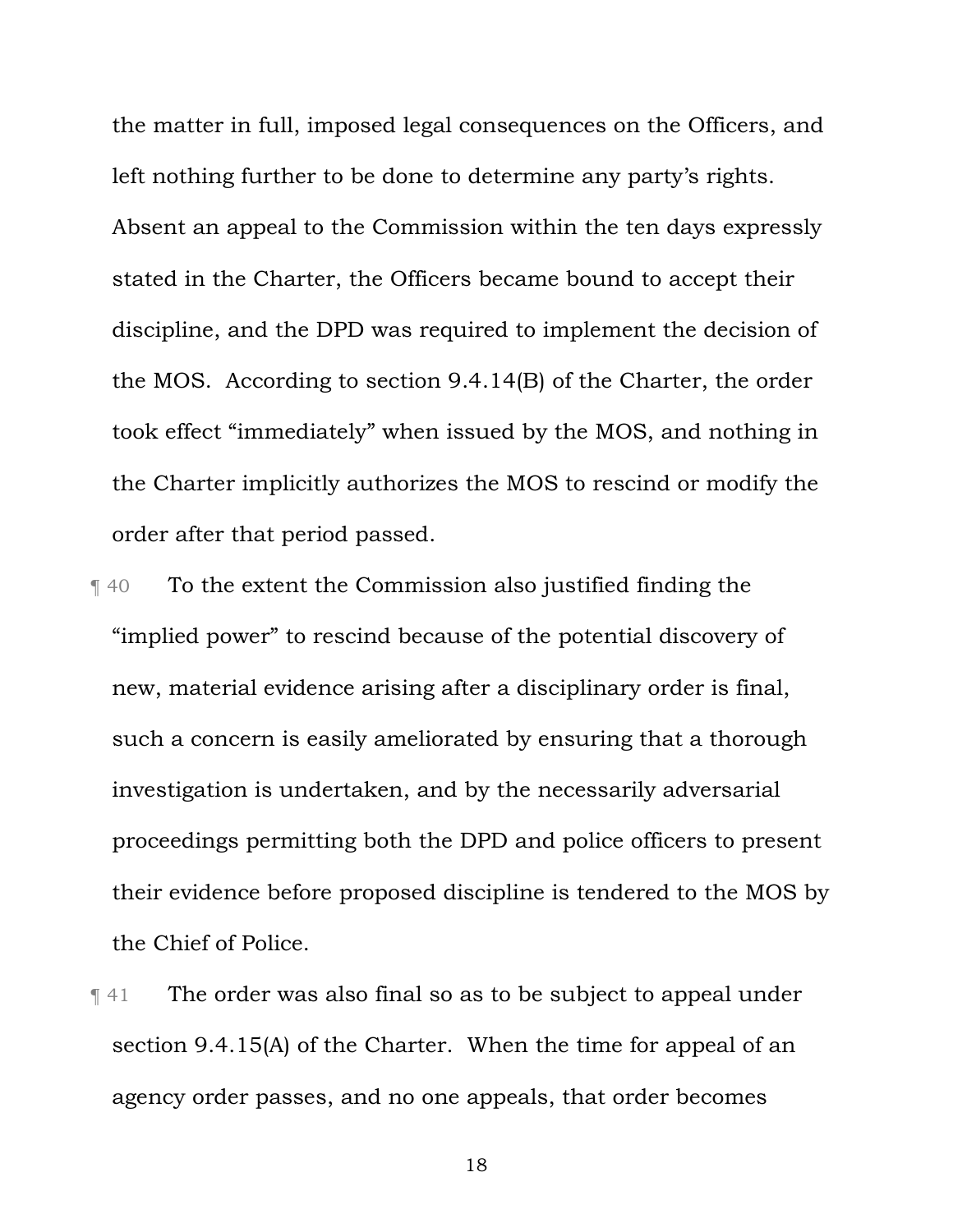immune from challenge in that proceeding. *See Cunningham*, 823 P.2d at 1380; *see also Danielson v. Zoning Bd. of Adjustment*, 807 P.2d 541, 543 (Colo. 1990) ("It is well established that the thirty-day time requirement in C.R.C.P. 106(b) is jurisdictional and a complaint to review the actions of an inferior tribunal will be dismissed if it is not filed within thirty days after final action by that tribunal."). Failure to seek review within the prescribed time is a jurisdictional bar to any review. *Id.*

¶ 42 Thus, within ten days from the completion of service of the MOS's departmental order of disciplinary action, the Officers could have filed a written appeal requesting review of the discipline. Charter § 9.4.15(A). When that did not occur, the first order became final and the MOS lost both authority and jurisdiction to rescind the order. *See id.*, *see also Citizens for Responsible Growth*, 252 P.3d at 1107; *Heier v. N.D. Dep't of Corr. & Rehab.*, 820 N.W.2d 394, 399-400 (N.D. 2012) (considering a statutory administrative process very similar to that in the Charter and concluding that the agency's decision becomes final if the employee chooses not to appeal).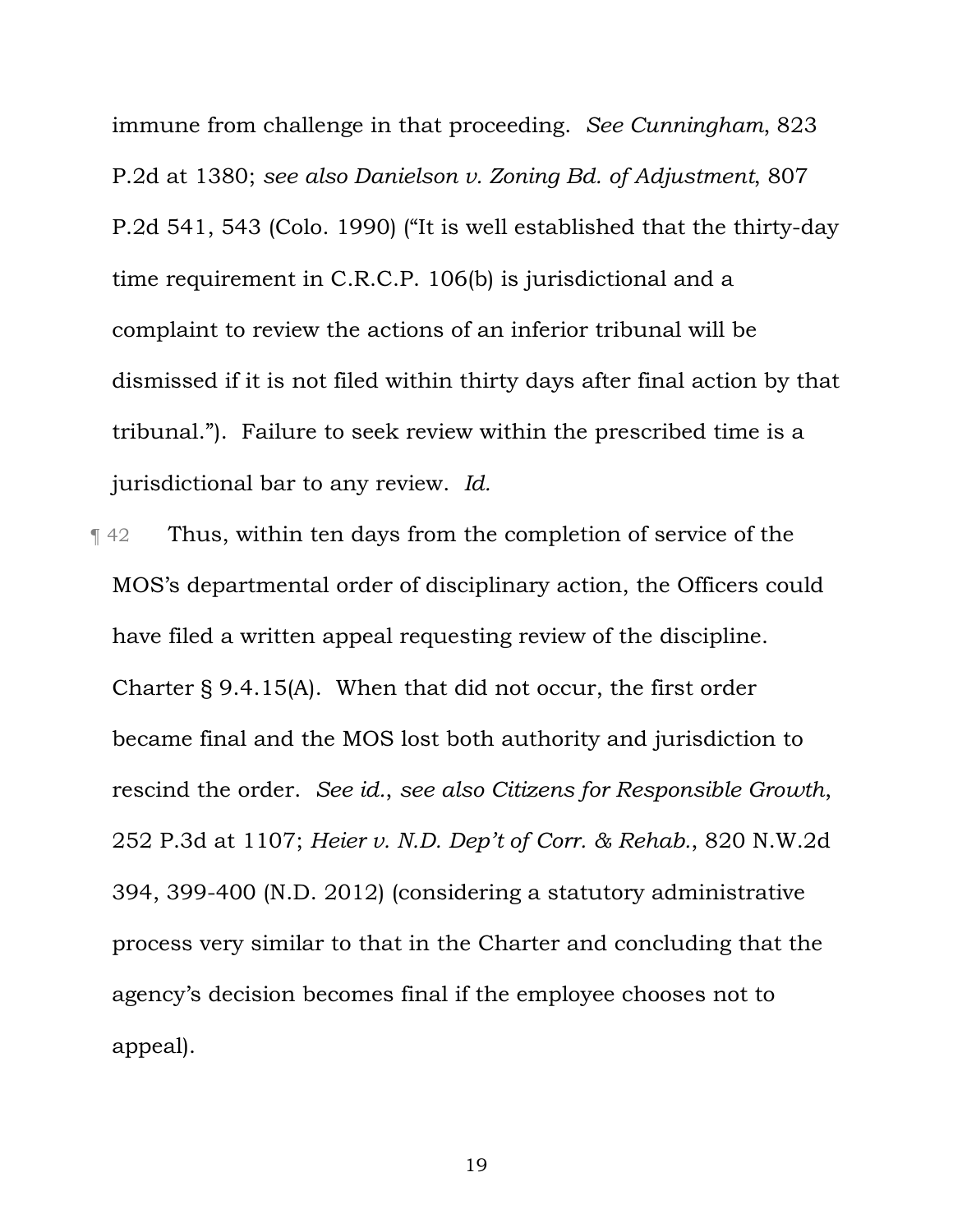¶ 43 Administrative agencies such as the Department of Safety generally have no jurisdiction or power to set aside a final decision once the aggrieved party has either appealed the decision or the time to appeal has passed. *Colo. State Bd. of Med. Exam'rs v. Lopez-Samayoa*, 887 P.2d 8, 14 (Colo. 1994) (stating that the Board was without jurisdiction to change the substance of the first order once the aggrieved party had filed his notice of appeal from the first order); *State, ex rel. Harpley Builders, Inc. v. City of Akron*, 584 N.E.2d 724, 725 (Ohio 1992) ("An agency retains this jurisdiction to set aside its own decision until a party appeals or the time to file an appeal has passed."); *see also Brown & Root, Inc. v. Indus. Claim Appeals Office*, 833 P.2d 780, 783 (Colo. App. 1991) (stating, in the context of an award of workers' compensation benefits, that "after such an award becomes final by the exhaustion of, or the failure to exhaust, review proceedings, no further proceedings to increase or decrease any such benefits beyond those granted by the order are authorized, unless" the statutory provision for reopening applies, recognizing that an agency order determining a party's rights is "final" when no review is sought and there is no inherent authority to revisit such a final order).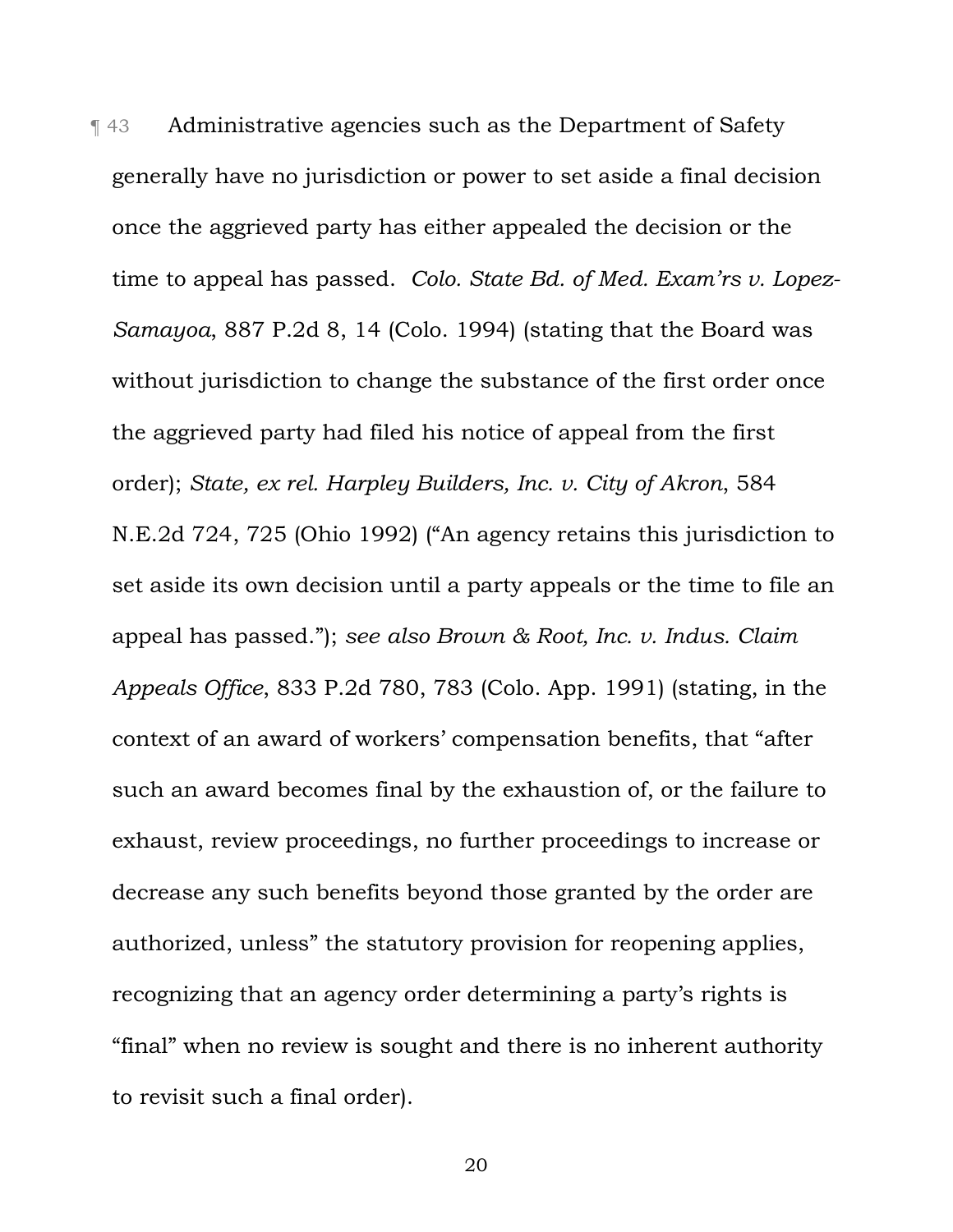¶ 44 The division's approach in *Brown & Root* is consistent with that of courts around the country that have addressed the issue before us. In the following cases, courts have held that jurisdiction or power to modify or change an order is lost once it becomes final and the time for appeal lapses — that is, no such power is necessarily implied. *E.g.*, *Heap v. City of Los Angeles*, 57 P.2d 1323, 1323-24 (Cal. 1936) (per curiam); *Murdock v. Perkins*, 135 S.E.2d 869, 873-74 (Ga. 1964); *Welch v. Del Monte Corp.*, 915 P.2d 1371, 1372-74 (Idaho 1996); *Burton v. Civil Serv. Comm'n*, 394 N.E.2d 1168, 1169-70 (Ill. 1979); *Clark v. State Emps. Appeals Bd.*, 363 A.2d 735, 736-38 (Me. 1976); *Rowe v. Dep't of Emp't & Econ. Dev.*, 704 N.W.2d 191, 195-96 (Minn. Ct. App. 2005); *Armijo v. Save 'N Gain*, 771 P.2d 989, 993-94 (N.M. Ct. App. 1989); *Heier*, 820 N.W.2d at 399-400; *State ex rel. Borsuk v. City of Cleveland*, 277 N.E.2d 419, 420-21 (Ohio 1972); *Sexton v. Mount Olivet Cemetery Ass'n*, 720 S.W.2d 129, 137-45 (Tex. App. 1986).

¶ 45 These courts have given various reasons for this rule, including the following: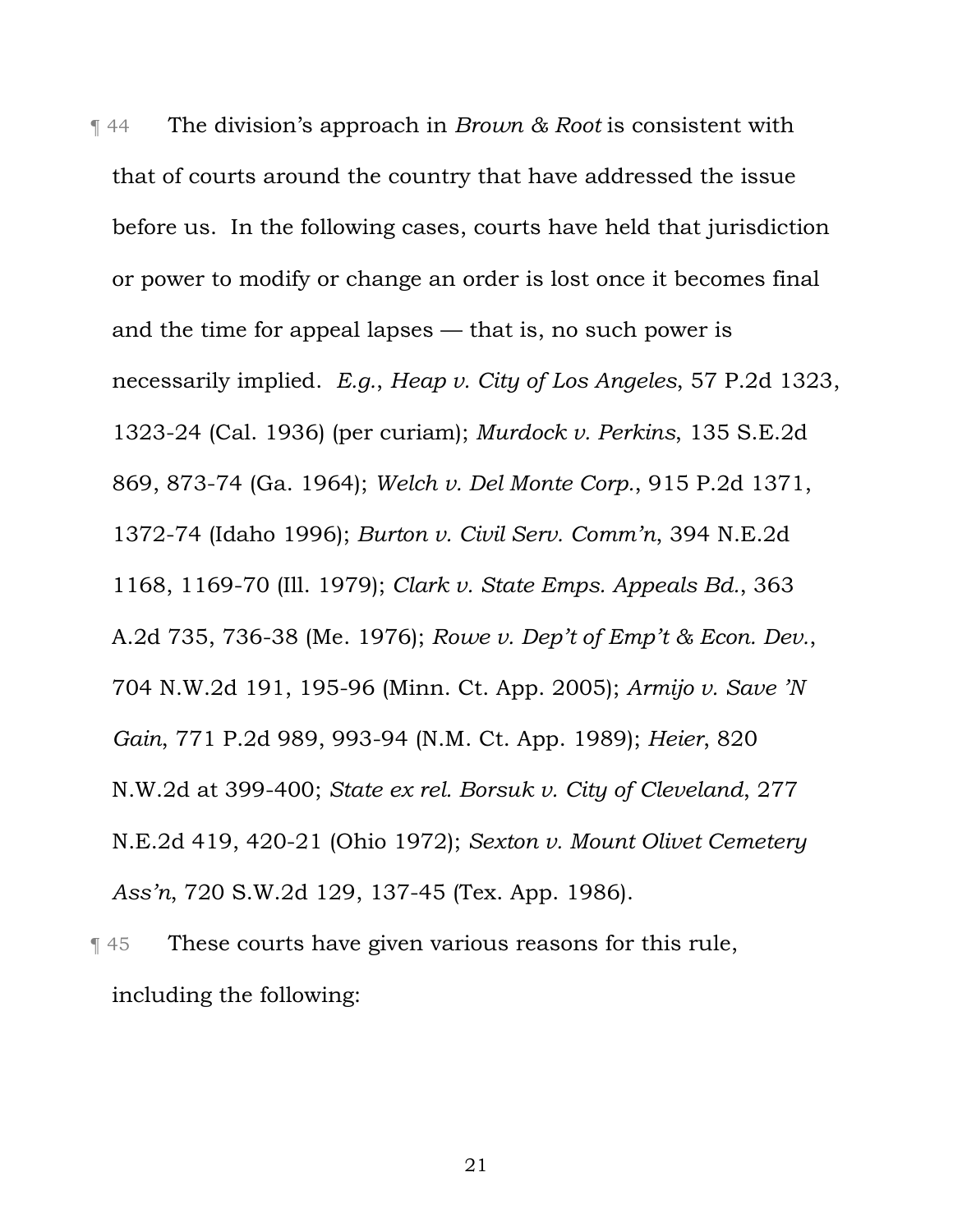- There is no reason to think a quasi-judicial agency is unable to perform its obligations in the absence of such a power. *Sexton*, 720 S.W.2d at 143-44.
- Such a power is really a new, additional, or entirely different power; it is not one necessarily implied by the power to decide. *Id.* at 137-45; *see Murdock*, 135 S.E.2d at 874; *Clark*, 363 A.2d at 737; *Heier*, 820 N.W.2d at 399-400.
- Such a power would undermine the intended finality of the decision. *Heap*, 57 P.2d at 1324; *Murdock*, 135 S.E.2d at 875; *Clark*, 363 A.2d at 738; *Armijo*, 771 P.2d at 994.
- When the time for an appeal lapses, jurisdiction is lost. *Heap*, 57 P.2d at 1324; *Welch*, 915 P.2d at 1373-74; *Rowe*, 704 N.W.2d at 196; *State ex rel. Borsuk*, 277 N.E.2d at 421.
- It is fundamentally unfair to reopen a final disciplinary decision to increase the punishment when the same misconduct is the sole basis for the reopening. *State, Dep't of Transp. v. State, Career Serv. Comm'n*, 366 So. 2d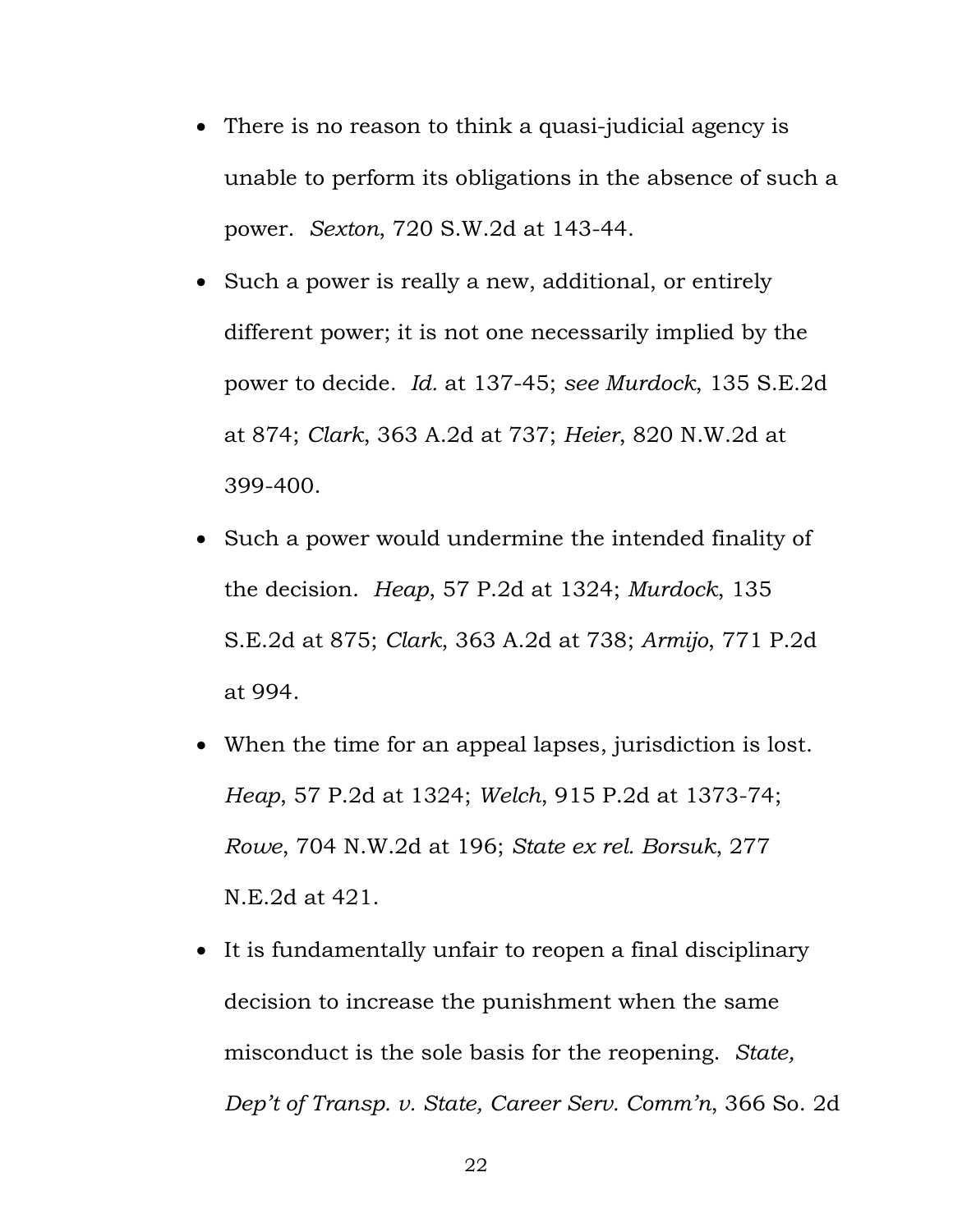473, 474 (Fla. Dist. Ct. App. 1979); *Burton*, 394 N.E.2d at 1170; *Heier*, 820 N.W.2d at 400.

- An employee is entitled to know when the potential for the consequences based on his misconduct is at an end. *Heier*, 820 N.W.2d at 400; *see Messina v. City of Chicago*, 495 N.E.2d 1228, 1233 (Ill. App. Ct. 1986).
- The governing law's silence as to such a power indicates that no such power was intended. *Sexton*, 720 S.W.2d at 141.

¶ 46 The City and the Commission mistakenly rely on *Citizens for Responsible Growth*, 252 P.3d at 1104-07, and *Cook v. City & County of Denver*, 68 P.3d at 588, for the proposition that the MOS had the implied power to rescind the first disciplinary order, even after it became final. As noted previously, it is true that the court in *Citizens for Responsible Growth* said that a quasi-judicial body may reconsider a final decision. But the decision at issue in that case was final only in the sense that it resolved the matter before it. The time for appeal of that determination had not run. The case specifically recognized that the power to reopen a matter is lost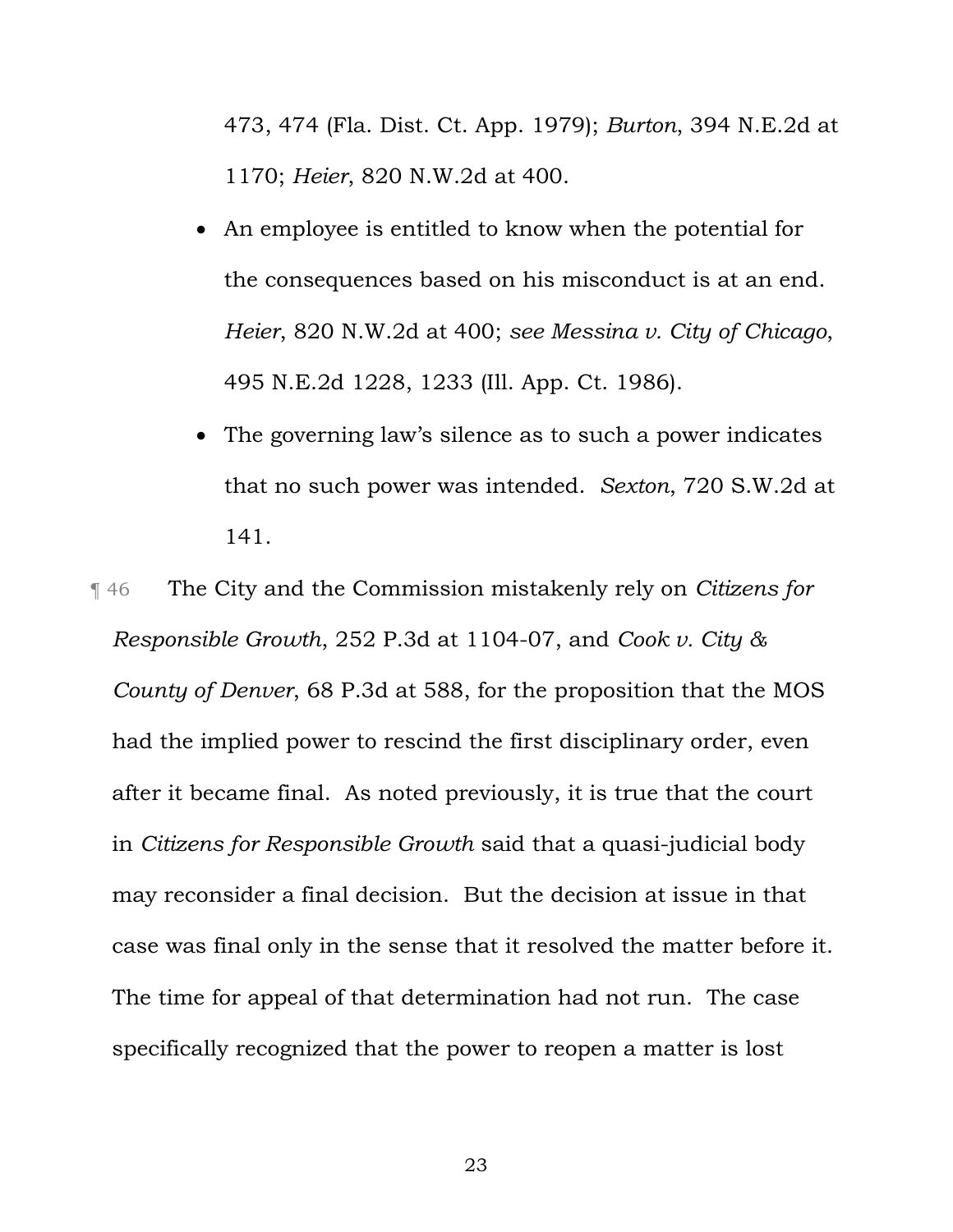when "judicial review is initiated or jurisdiction is divested in some other way." *Citizens for Responsible Growth*, 252 P.3d at 1107.

¶ 47 *Cook* sheds no light on the issue before us. The issue in that case was whether the Charter provision specifying disciplinary options includes demotion in rank even though that option is not mentioned expressly. The division held that it does because (1) the power to discharge, an option expressed in the Charter, subsumes the power to demote in rank; and (2) "reduction in grade," another option expressed in the Charter, can be construed as meaning demotion in rank. *Cook*, 68 P.3d at 589-90. Here, the issues before us do not implicate either interpretive principle.

¶ 48 The City and the Commission also rely on *Gordon v. Horsley*, 102 Cal. Rptr. 2d 910, 912-13 (Cal. Ct. App. 2001), as an example supporting their argument that no absolute timeframe (such as the ten-day period here) should exist within which a decision must be made to rescind an initial disciplinary order. But the case does not turn upon or analyze that issue at all. It merely quotes portions of an arbitrator's resolution of a "just cause" for demotion issue in which the arbitrator found the demotion was improper on procedural grounds. The arbitrator stated in part that "the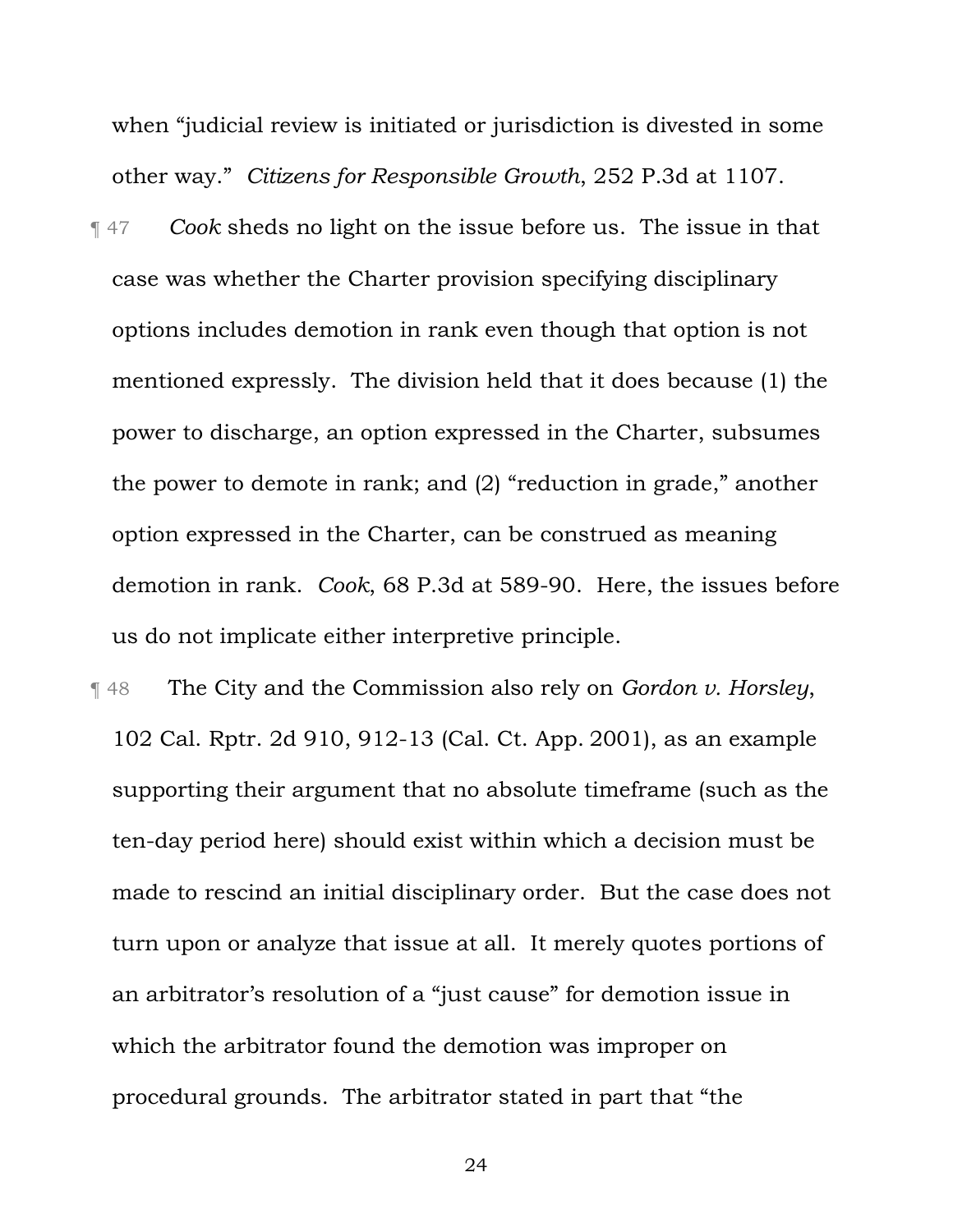underlying incident was immediately the subject of an internal affairs investigation, resulting in the imposition of a two-day suspension. . . . The decision ten months later to rescind the suspension and impose more severe discipline was an extraordinary delay which raised serious issues of fairness." *Id.* at 913. We fail to see how this case supports the assertion that it is reasonable to imply that the MOS has power to rescind a final disciplinary order. Even to the extent that the case may support the argument that the thirty-day period between the issuance of the first disciplinary order and the MOS's rescission thereof was reasonable, we find it far from dispositive of the issues before us.

¶ 49 *Zavala v. Arizona State Personnel Board*, 766 P.2d 608 (Ariz. Ct. App. 1987), on which the City and the Commission also rely, is not persuasive concerning the issues before us. There, a prison warden suspended the plaintiff correctional officer for eighty hours, discipline which the plaintiff did not grieve or appeal. *Id.* at 611. Eighty days thereafter, a corrections director rescinded the suspension and ordered the plaintiff's dismissal. *Id.* The trial court entered a summary judgment affirming the result. *Id.* at 612. On appeal, however, the court found a due process violation because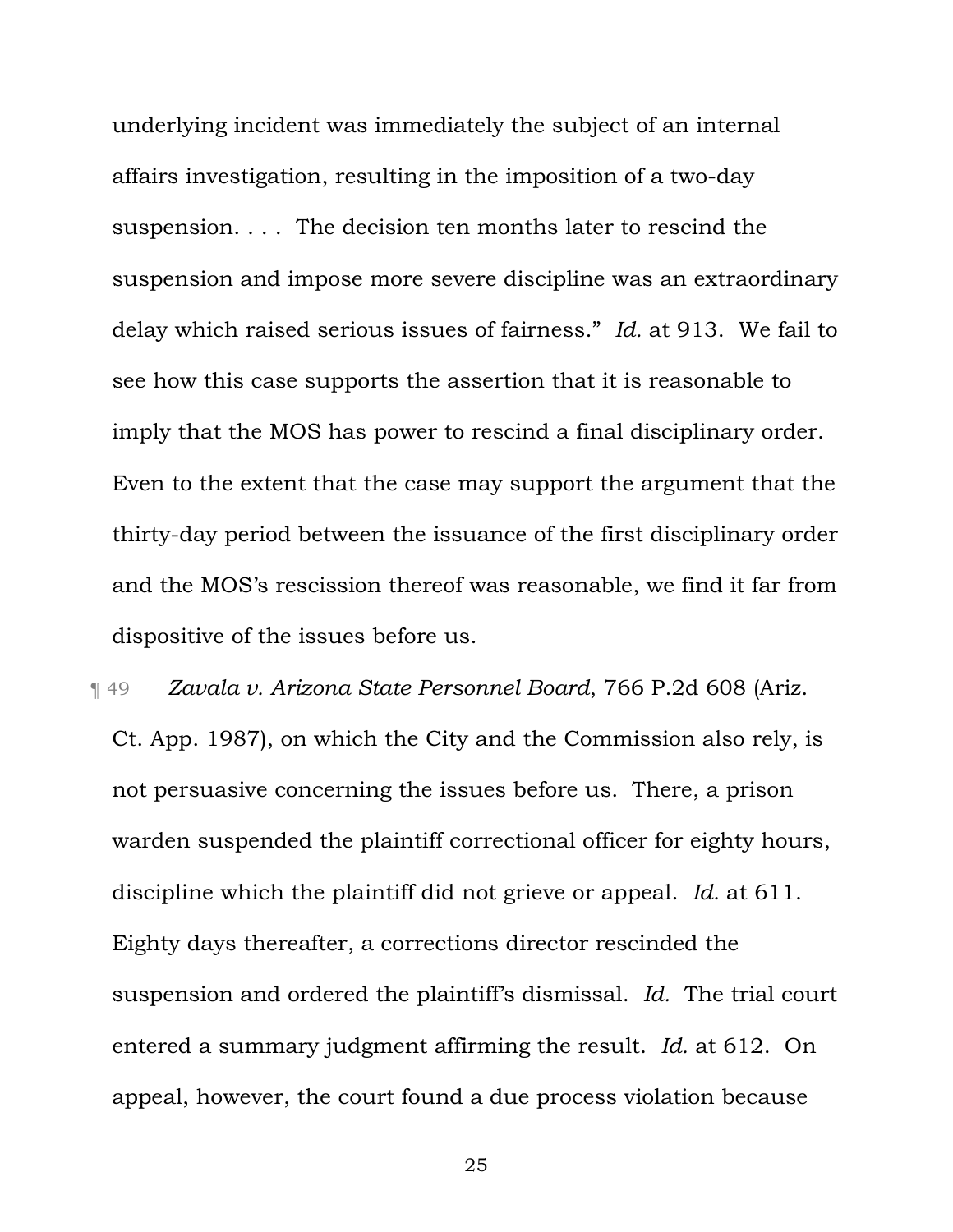the plaintiff had failed to receive a pre-termination hearing. *Id.* at 614.

- **The City and the Commission assert that the appellate court** "apparently found no legal issues with the rescission of the initial discipline eighty days later and after the plaintiff had served the entire suspension." But in its due process analysis, the court noted that the plaintiff had been assured by his supervisor that he need not worry about grieving or appealing the discipline originally imposed, nor had he been aware that a higher authority could change the original discipline. It concluded that the plaintiff reasonably relied "upon the advice of the warden and his superiors to accept his initial suspension without protest and thereby let the matter die." *Id.* at 613.
- ¶ 51 Here, like in *Zavala*, the Officers chose not to appeal the MOS's first disciplinary order in apparent reliance upon principles of finality. And, nothing in the Charter would have provided notice to the Officers that the MOS could attempt rescission of the first disciplinary order, whereas in *Zavala*, there was specific authority granting the corrections supervisor power to change any warden-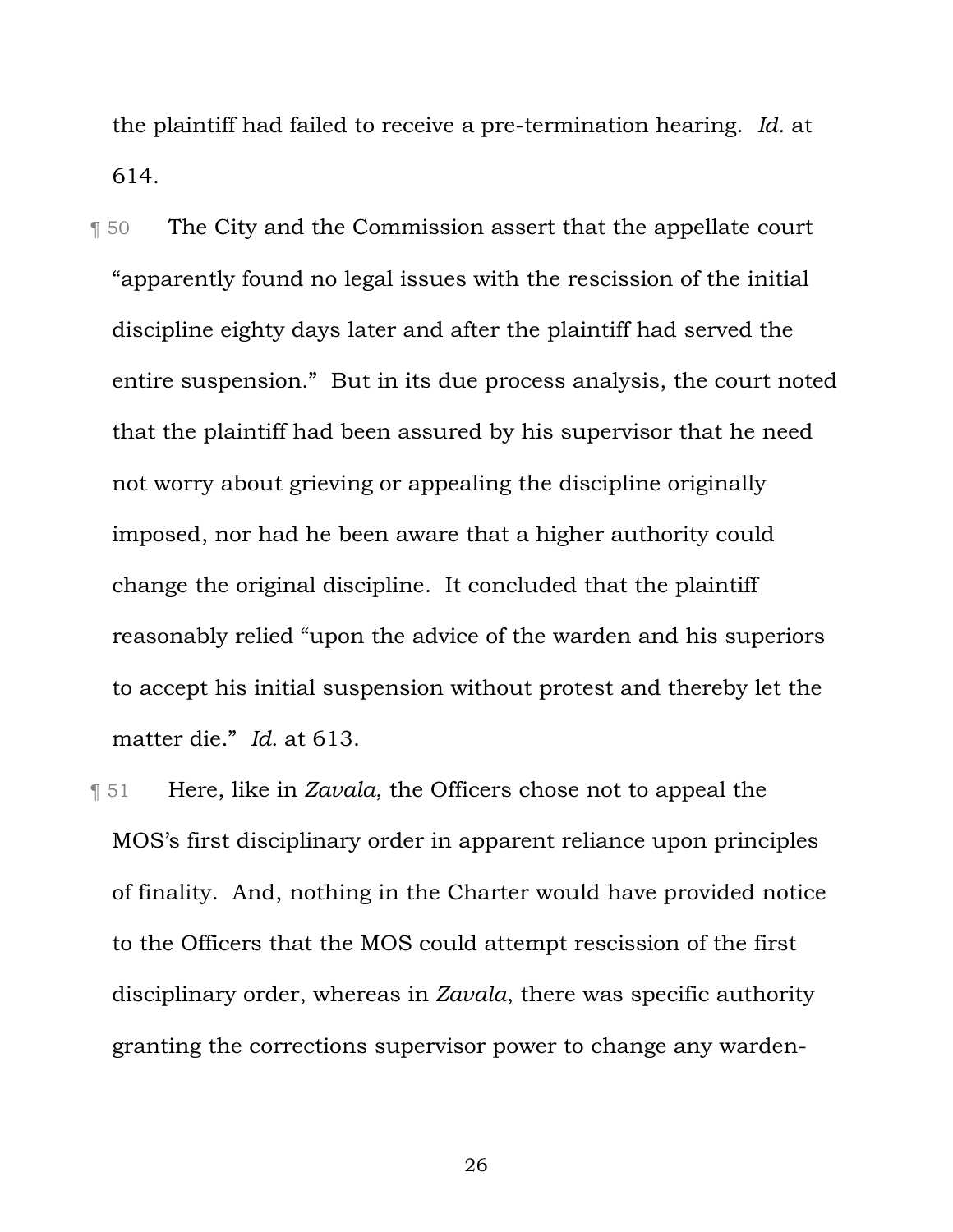imposed discipline. We simply fail to see how *Zavala* supports the assertion.

**The City and the Commission also argue that we should defer** to the Commission's conclusion that the MOS had implied power to rescind an order and retain jurisdiction even when the time for appeal had run. It is generally true that, if there is a reasonable basis for the agency's application of the law, the decision may not be set aside on review. *Cruzen v. Career Serv. Bd.*, 899 P.2d 373, 374 (Colo. App. 1995); *see also Mile High Enters., Inc.*, 192 Colo. at 330, 558 P.2d at 571 (stating that when a charter provision is susceptible of more than one interpretation, the interpretation suggested by the city's executive and legislative bodies should be considered). However, we review the Commission's interpretation of law de novo, *Woods v. City & Cty. of Denver*, 122 P.3d 1050, 1053 (Colo. App. 2005), and we do not give deference if "the agency's interpretation is not in accordance with law," *Colo. Consumer Health Initiative v. Colo. Bd. of Health*, 240 P.3d 525, 528 (Colo. App. 2010) (quoting *State, Dep't of Labor & Emp't v. Esser*, 30 P.3d 189, 193 (Colo. 2001)), or "is inconsistent with the [Charter's] clear language or the legislative intent," *id.* We do not perceive that there is a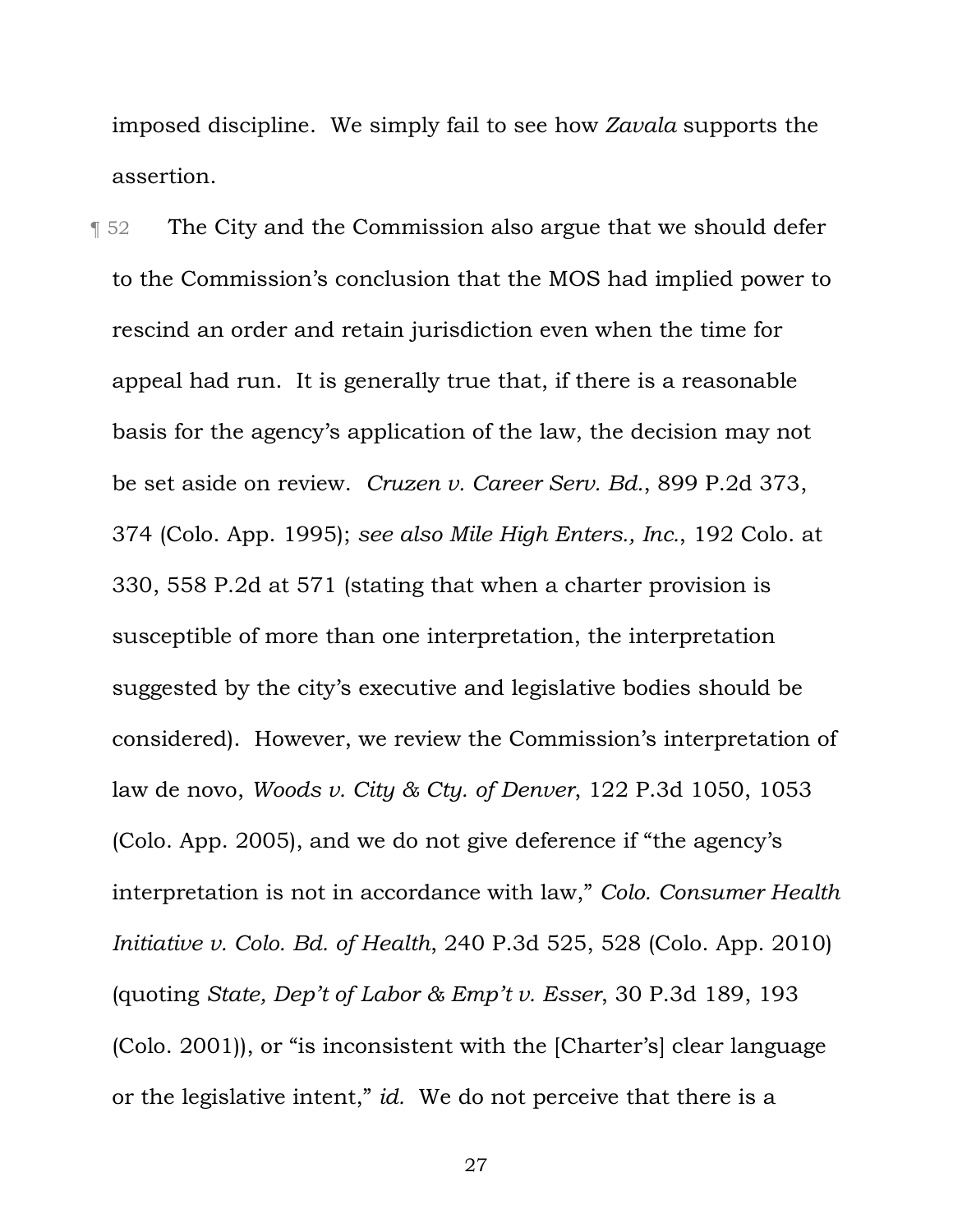reasonable legal basis for the Commission's conclusion here, especially because we must strictly construe city charters. *Cook*, 68 P.3d at 588.

**T** 53 Further, we are directed to avoid interpretations that would lead to an absurd result. *AviComm, Inc.*, 955 P.2d at 1031. In our view, finding an implied power to rescind that could be exercised months after the original order was entered, without notice to an aggrieved officer and after the officer has chosen not to appeal the discipline, would be absurd because an officer could never be assured that the disciplinary proceedings were at an end. And precluding an officer's reliance on a final result while allowing the MOS to revise the result "within a reasonable period of time" appears to conflict with the requirement in the Charter that the MOS make a decision within fifteen days of receiving the recommendation by the Chief of Police. It would also appear to allow the MOS sole, unguided discretion to decide what is "reasonable" under the circumstances.

¶ 54 In sum, nothing in the plain meaning of the Charter provisions grants authority to the MOS to modify discipline once an order becomes final. We perceive no ambiguity in the express Charter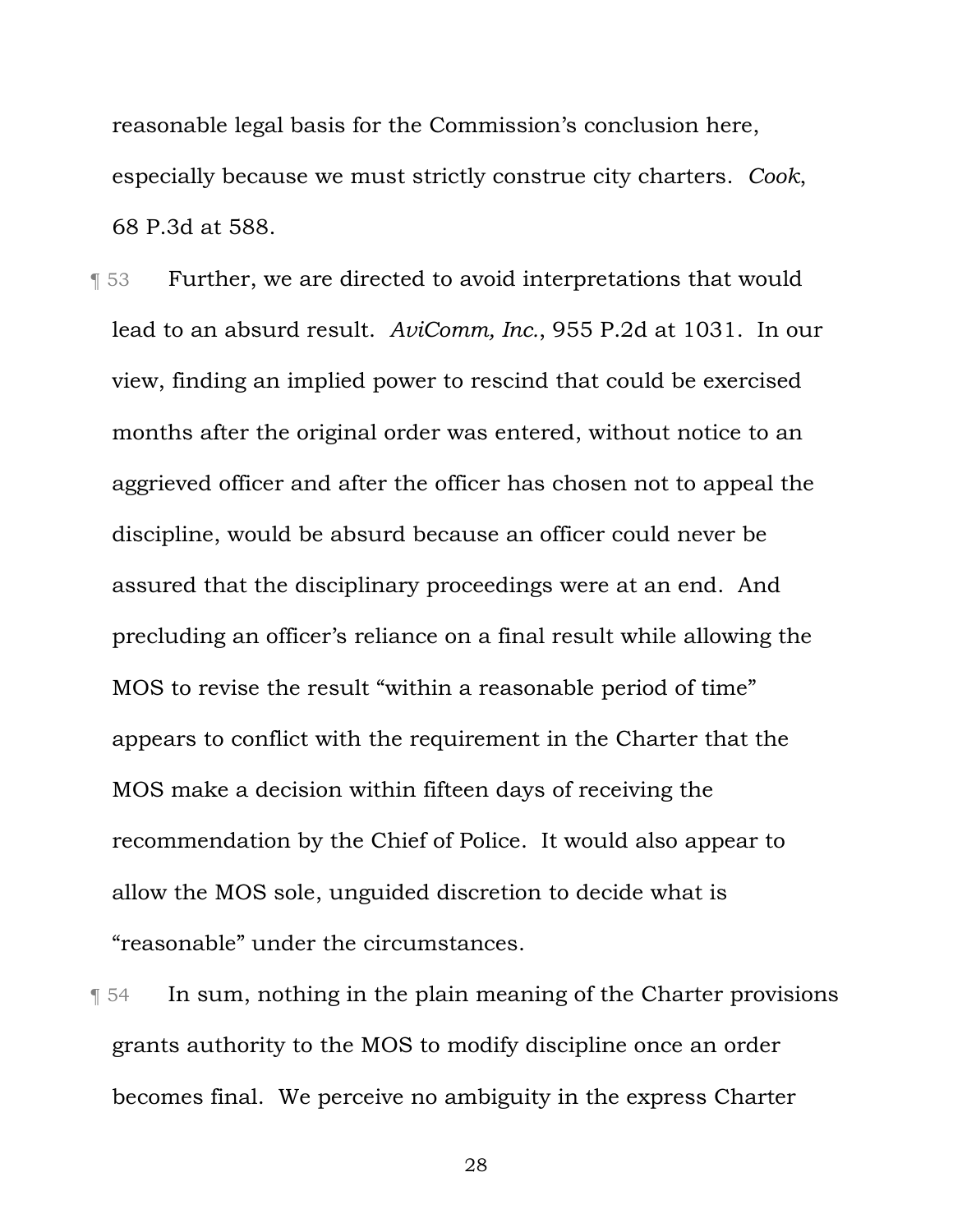provisions noted. We conclude that the Charter cannot be read to grant the MOS jurisdiction, implied power, or authority to rescind his first disciplinary order, remand for further investigation, and then impose the second disciplinary order, all occurring after the first order became final and the time for appeal expired. *See Hawes*, 65 P.3d at 1017 (no implied powers exist when an agency exceeds its jurisdiction). Hence the Commission exceeded its jurisdiction and abused its discretion in concluding that the MOS had the implied authority and power to do so. Because no timely appeal of the first disciplinary order occurred, the Commission lacked jurisdiction and authority.

- ¶ 55 In light of this disposition, we need not address the parties' remaining contentions.
- ¶ 56 We are acutely aware that this result means that the Officers essentially escape the consequences of their conduct, a result that is directly contrary to what the facts compel. But agencies and courts must employ just and proper procedures to obtain just and equitable results.